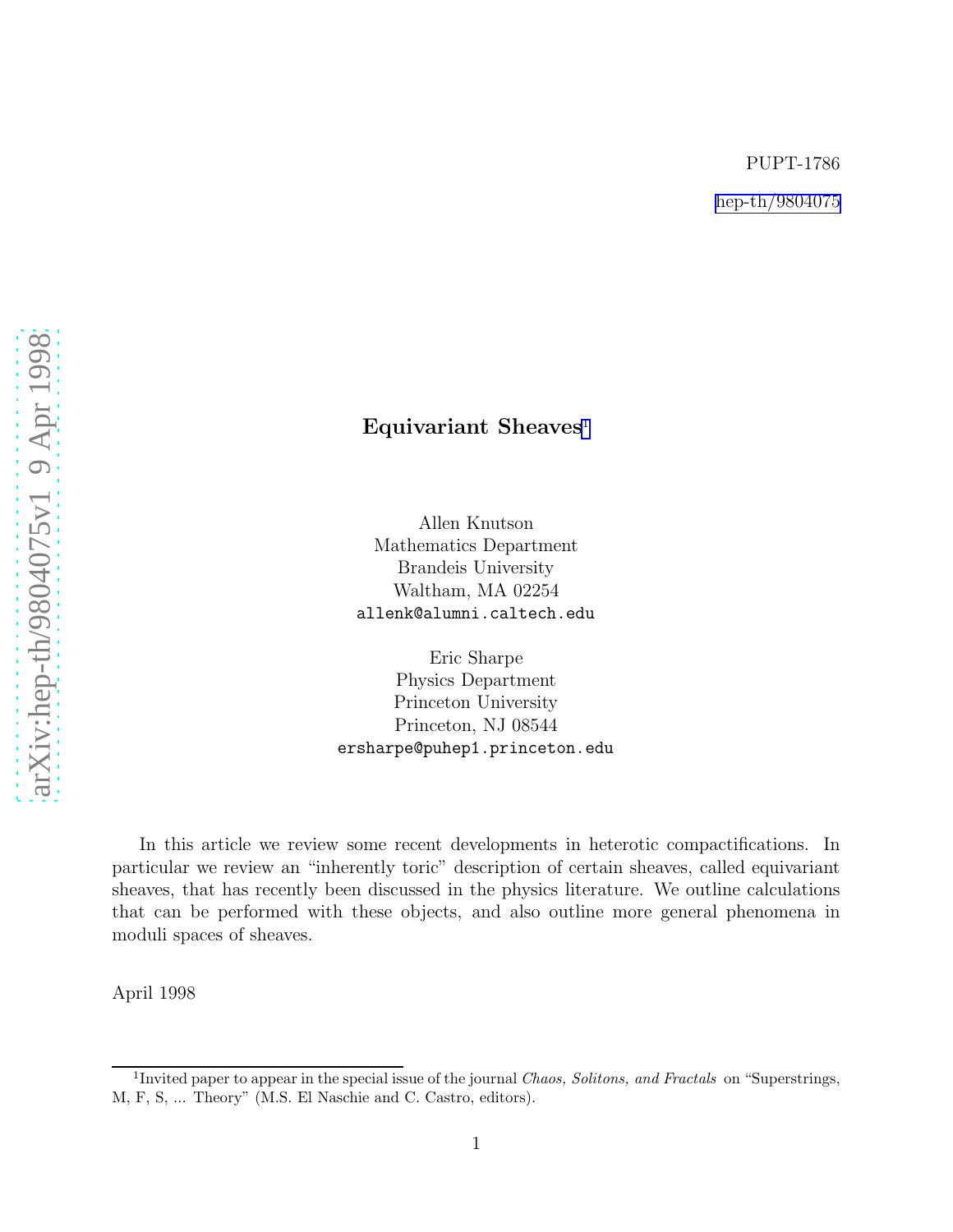# 1 Introduction

Twelve years ago, during the first superstring revolution, there was virtually no technology at all to describe compactifications. Since then, matters have improved greatly.

For some string theories, namely the type II theories and M and F theory, a compactification requires essentially<sup>2</sup> specifying only a Calabi-Yau. These compactifications are now reasonably well understood. Not only do we have technology for analyzing many Calabi-Yaus, but we also have a basic understanding of quantum effects, both in  $\alpha'$  (such as mirror symmetry) and in the string coupling constant (such as enhanced gauge symmetries arising from singular Calabi-Yaus).

There are additional string theories (the heterotic and type I theories) whose compactifications are unfortunately understood much more poorly. The complication in these cases is that to compactify one must specify not only a Calabi-Yau, but also at least one bundle (or, more generally, a torsion-free sheaf) over the Calabi-Yau. Although physicists now have a lot of technology to analyze Calabi-Yaus, there are relatively few ways to get any handle on bundles on Calabi-Yaus.

Until recently, there were only two known ways to describe<sup>3</sup> sheaves on Calabi-Yaus. First, about a year ago a description of bundles on elliptic Calabi-Yaus was published[[28\]](#page-19-0). Their description is quite beautiful, but unfortunately only describes bundles, not more general sheaves, and only on elliptic Calabi-Yaus, not more general Calabi-Yaus. The other description of sheaves on Calabi-Yaus was first published several years prior[[29\]](#page-19-0). The Distler-Kachru models described therein give one excellent control over the physics of heterotic compactifications, but are extremely cumbersome to work with mathematically.

In this article we shall describe a third approach to the problem of describing sheaves on Calabi-Yaus. Specifically, we shall review a very convenient set of sheaves on toric varieties – "equivariant" sheaves – which are mathematically quite easy to work with. Most of the Calabi-Yaus studied by physicists are realized as hypersurfaces (or complete intersections) in toric varieties, so sheaves on Calabi-Yaus can be constructed by restriction of a sheaf on a toric variety to the Calabi-Yau hypersurface (or complete intersection). (Not all sheaves on Calabi-Yaus can be constructed this way, however we can obtain a large subfamily.) Unfortunately we will have nothing to say about worldsheet instanton corrections – our discussion will be purely classical in nature. Equivariant sheaves were recently discussed by the authors in [\[1](#page-17-0)], in work which built upon the prior work largely by A. A. Klyachko

<sup>2</sup> We are ignoring, for example, flat M theory 3-form potentials which can be turned on.

<sup>&</sup>lt;sup>3</sup> In a manner that gives one control over moduli. Toroidal orbifolds and WZW models, for example, can also be used to construct heterotic compactifications, but with no handle on continuous moduli. Studying an entire moduli space by studying a few points is much like studying an ocean by studying a few water molecules – one will learn much about water, but nothing about waves, fish, or most of the other things that make an ocean interesting.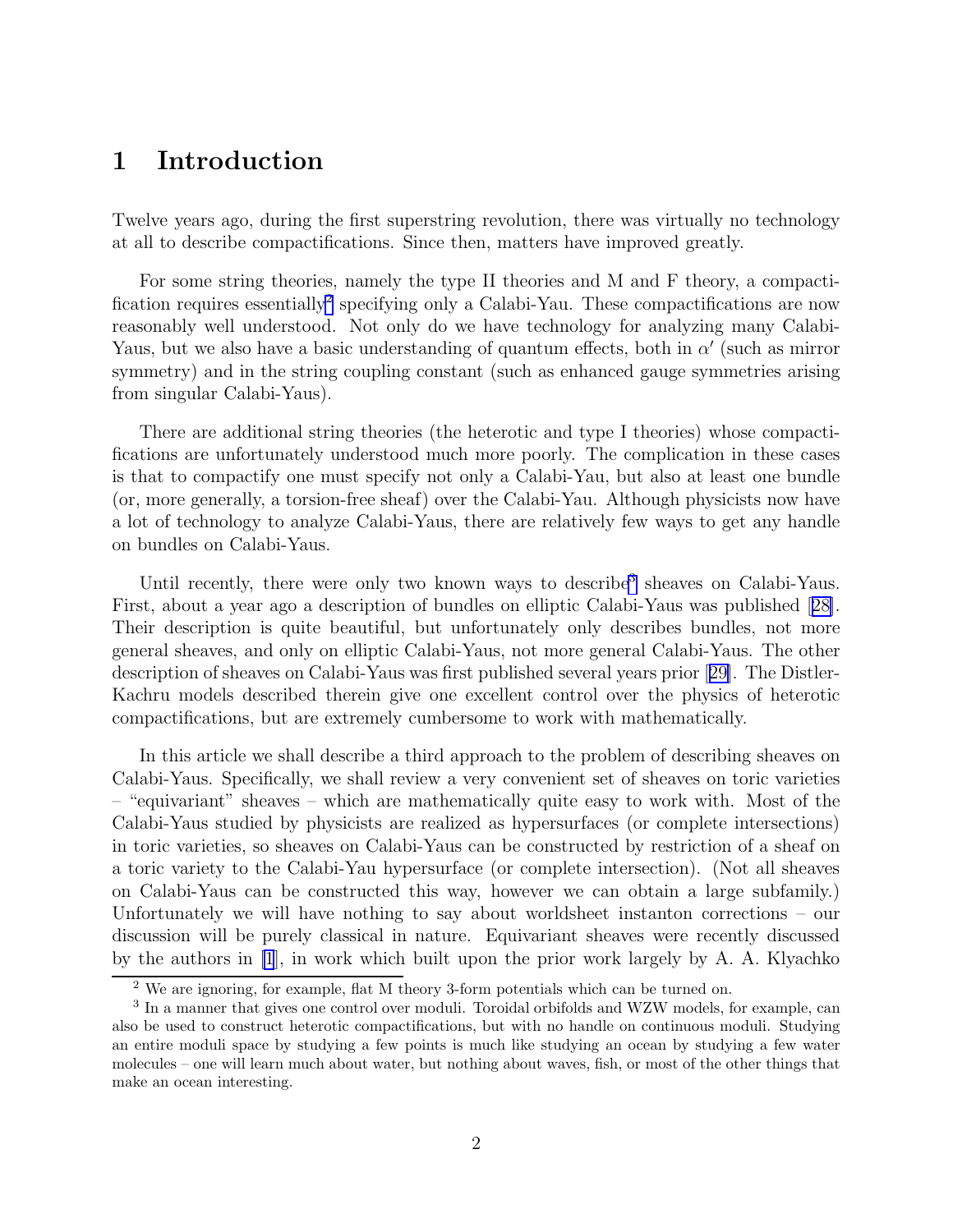[\[2](#page-17-0), [3](#page-17-0), [4](#page-17-0), [5](#page-17-0), [6](#page-17-0), [7](#page-17-0)].

Why is it important to understand heterotic<sup>4</sup> compactifications? For physicists, there are several good reasons. First, even after the advent of string duality, heterotic compactifications remain the most technically efficient ways to get phenomenologically viable results. Secondly, via string duality a good understanding of quantum effects in heterotic theories would surely yield insight into compactifications of other string theories.

For mathematicians, heterotic compactifications are interesting because of the potential existence of a generalization of mirror symmetry known as (0,2) mirror symmetry, which we shall discuss at greater length in section [7.](#page-15-0)

In section 2 we shall begin with a brief overview of some relevant characteristics of toric varieties. In section [3](#page-3-0) we shall describe equivariant bundles on toric varieties. In section [4](#page-5-0) we shall describe more general equivariant torsion-free sheaves on toric varieties, and outline the origins of the description presented herein. In section [5](#page-11-0) we shall discuss the construction of moduli spaces of equivariant sheaves, and some of their prominent characteristics. In section [6](#page-14-0) we shall comment on more general moduli spaces of sheaves. Finally in section [7](#page-15-0) we shall comment on (0,2) mirror symmetry.

### 2 Toric varieties

Why are physicists interested in toric varieties? Essentially because most of the Calabi-Yaus presently studied are realized as hypersurfaces (or complete intersections) in toric varieties. Toric varieties are reasonably well-understood, in the sense that most computations one would like to perform are relatively straightforward.

What is a "toric variety"? A toric variety<sup>5</sup> is, for the purposes of this paper, a variety which is an at least partial compactification of an "algebraic torus" – a product of  $\mathbb{C}^{\times}$  =  $C-\{0\}$  's – such that the algebraic torus action extends continuously over the entire variety. (Each  $\mathbb{C}^{\times}$  contains an  $S^1$ , so an algebraic torus can be thought of as a sort of complexification of an ordinary torus, thus the name.) For example,

$$
\mathbf{P}^1\ =\ \mathbf{C}^\times\cup\{0\}\cup\{\infty\}
$$

Another example is

$$
\mathbf{P}^2 = (\mathbf{C}^{\times})^2 \cup \{x = 0\} \cup \{y = 0\} \cup \{z = 0\}
$$

<sup>4</sup>Or, for that matter, type I compactifications. Type I compactifications have additional technical complications beyond those of heterotic compactifications, so for this article we shall only be concerned with heterotic compactifications.

<sup>&</sup>lt;sup>5</sup>For more information on toric varieties see [[8,](#page-17-0) [9, 10, 11\]](#page-18-0). Not all compactifications of algebraic tori are toric varieties – toric varieties have additional nice properties – but the distinctions will not be relevant for the purposes of this article.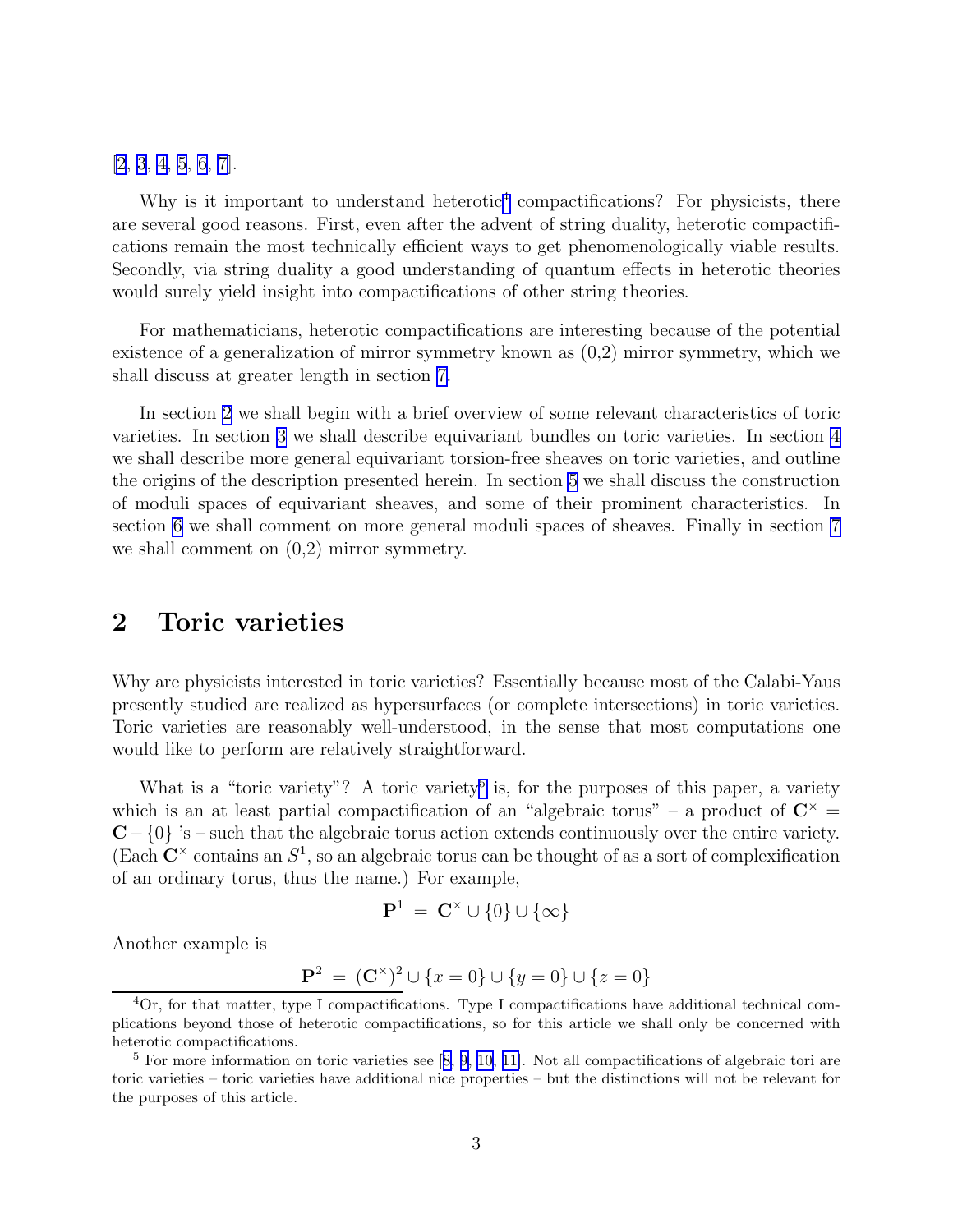<span id="page-3-0"></span>where x,  $y$ , and z are homogeneous coordinates defining the toric variety.

Toric varieties often have a description in terms of homogeneous coordinates[[12](#page-18-0)]. How can the algebraic torus be seen in such a description? The algebraic torus is simply all possible  $C^{\times}$  rescalings of the individual homogeneous coordinates, modulo the  $C^{\times}$ 's one mods out to form the toric variety.

The codimension one subvarieties that compactify the algebraic torus are called "toric divisors." In the  $\mathbf{P}^2$  example, the sets  $\{x=0\}$ ,  $\{y=0\}$ , and  $\{z=0\}$  are the toric divisors.

In general, if we know everything about how the toric divisors are attached, then we know almost everything about the toric variety. Loosely speaking, given knowledge of the toric divisors we can use the underlying algebraic torus  $(\mathbb{C}^{\times})^n$  to sweep out the rest of the toric variety.

### 3 Equivariant bundles

Given that all toric varieties are a compactification of an algebraic torus  $(\mathbb{C}^{\times})^n$ , what can we say about bundles on toric varieties?

Let  $t \in (\mathbb{C}^{\times})^n$ , so t has a natural action on the toric variety – t simply rotates the underlying algebraic torus. (On  $\mathbf{P}^1$ , for example, this would correspond to rotations about an axis plus dilations that leave two poles fixed.)

Now, given any bundle  $\mathcal{E}$ , we can form the bundle  $t^*\mathcal{E}$  – we drag  $\mathcal{E}$  back along the action of t. In general,  $\mathcal{E} \not\cong t^*\mathcal{E}$ .

In the special case that  $\mathcal{E} \cong t^*\mathcal{E}$  for all t, we say that  $\mathcal{E}$  is an equivariant<sup>6</sup> bundle. (Equivariant with respect to the underlying algebraic torus.)

It is equivariant bundles (and more generally, equivariant sheaves) for which there exists a nice description.

What are some examples of equivariant bundles on smooth compact toric varieties? First, line bundles are equivariant. It turns out that all smooth compact toric varieties are simply connected, so line bundles have no moduli. Since line bundles cannot be deformed at all, they certainly cannot be deformed by the algebraic torus – thus, line bundles are equivariant. Similarly, direct sums of line bundles are equivariant. The tangent and cotangent bundles of

<sup>&</sup>lt;sup>6</sup>In the mathematics literature, by an equivariant bundle one would typically mean not only that  $\mathcal{E} \cong t^* \mathcal{E}$ , but one would have in mind a fixed choice of isomorphisms – an "equivariant structure." The sheaves we describe in this paper all are implicitly associated with a specific choice of equivariant structure, a fact we will return to later. In this article we shall be somewhat loose and often ignore the equivariant structure.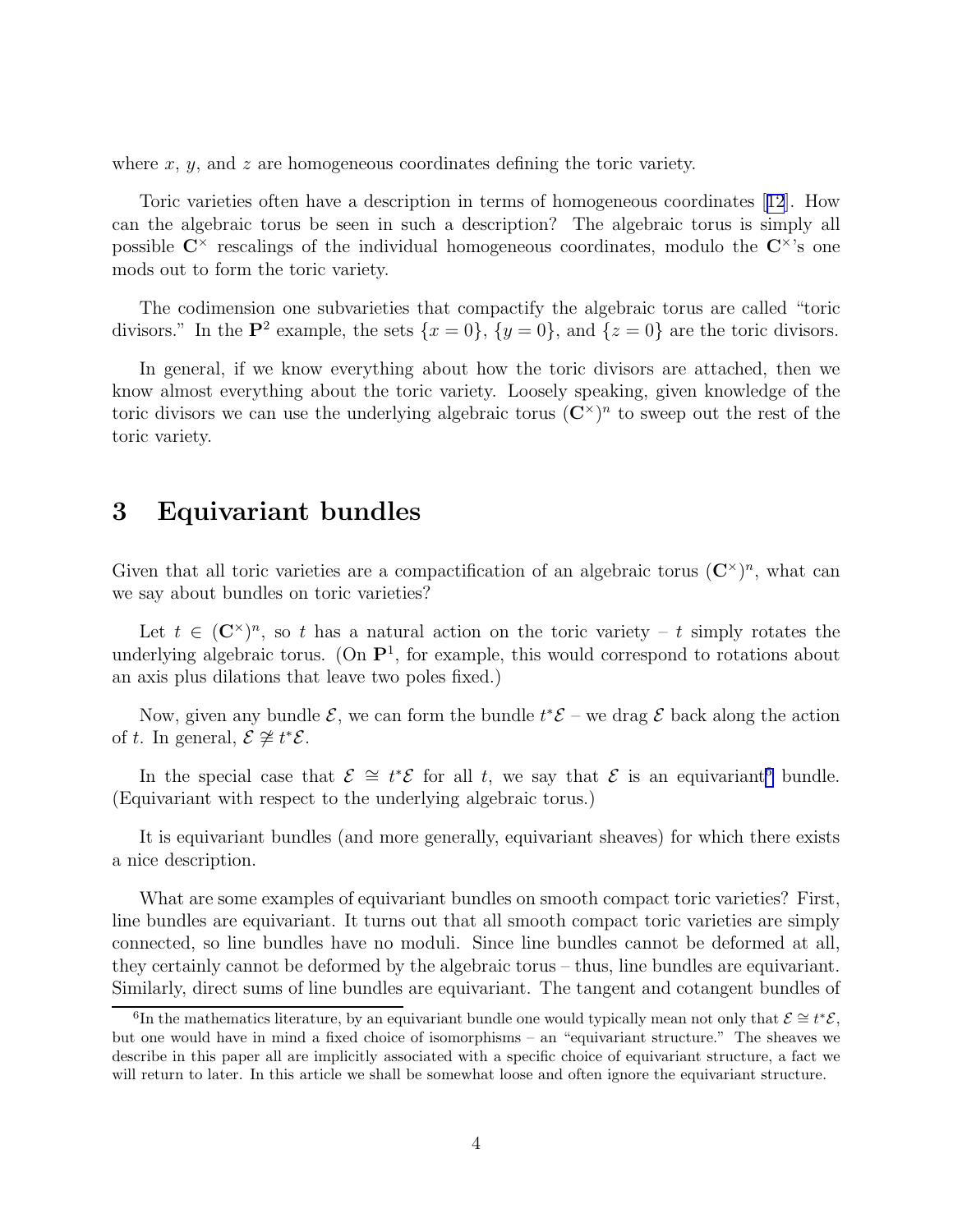a toric variety are equivariant. Examples of such bundles are not uncommon, and typically come in continuous families – they can certainly have moduli.

Now, suppose  $\mathcal E$  is an equivariant bundle. It turns out that to reconstruct  $\mathcal E$  it suffices to know its behavior in neighborhoods of the toric divisors. Given knowledge of  $\mathcal E$  near the toric divisors, we can then (loosely speaking) use the underlying algebraic torus to rotate that information around and recreate  $\mathcal E$  on the rest of the toric variety. So, precisely what information must we associate to each toric divisor to specify an equivariant bundle?

It turns out that an equivariant bundle  $\mathcal E$  can be specified by associating a "filtration" of a vector space to each toric divisor. Recall that a filtration of a vector space  $E$  is simply a nested set of vector subspaces of E:

$$
E \supseteq \cdots \supseteq E^{\alpha}(i) \supseteq E^{\alpha}(i+1) \supseteq E^{\alpha}(i+2) \supseteq \cdots \supseteq 0
$$

The vector space we filter is precisely the fiber of the vector bundle.

A random set of filtrations does not necessarily define a bundle – they must satisfy a compatibility condition. On a smooth toric variety this compatibility condition says that in any cone of the fan defining the toric variety, all the elements of the filtrations associated to toric divisors in the cone must be coordinate subspaces of the vector space  $E$ , with respect to some basis of the vector space. This compatibility condition is trivial for two dimensional varieties<sup>7</sup>.

Two sets of compatible filtrations define the same bundle precisely when they differ by an automorphism of the vector space E.

Before we can describe some examples, we must first clear up some loose ends. The filtration description of equivariant sheaves given above hinges on a choice of "equivariant structure" of the bundle. What is an equivariant structure? We have mentioned that a bundle  $\mathcal E$  is equivariant precisely when it is isomorphic to  $t^*\mathcal E$  for all  $t \in (\mathbf C^\times)^n$ ; an equivariant structure is simply a precise choice of isomorphism for each t.

The choice of equivariant structure is not unique, and different choices yield distinct filtrations, but for all that the choice is relatively harmless – it adds no continuous moduli, and is well understood.

Let us consider an example – line bundles on  $\mathbf{P}^2$ . Let x, y, and z denote homogeneous coordinates defining the toric variety, let  $D_x$  denote  $\{x = 0\}$ , and so forth. For readers not acquainted with the notation,  $\mathcal{O}(a)$  denotes a line bundle of  $c_1 = a$ .

In this context, consider the line bundles  $\mathcal{O}(D_x)$ ,  $\mathcal{O}(D_y)$ ,  $\mathcal{O}(3D_z - 2D_y)$ , and  $\mathcal{O}(6D_x +$  $7D_y - 12D_z$ ). These line bundles are all isomorphic as line bundles to  $\mathcal{O}(1)$ , however they

<sup>&</sup>lt;sup>7</sup> It turns out that this is the equivariant version of the statement that on a smooth variety, reflexive sheaves are locally free up to codimension three.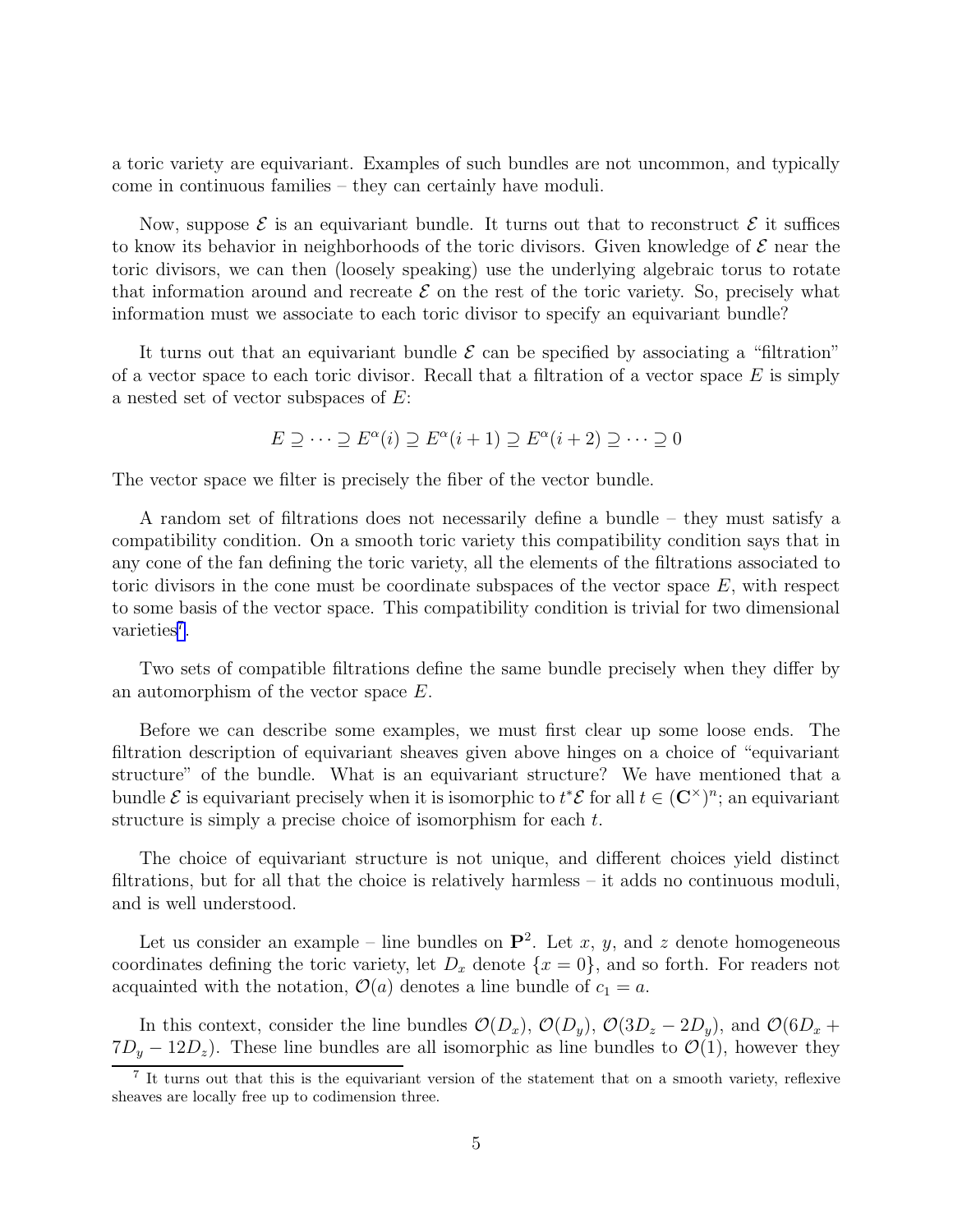<span id="page-5-0"></span>all have distinct equivariant structures<sup>8</sup>. More generally, the equivariant structure of a line bundle is given by a specific choice of torus-invariant divisor.

How can we describe a line bundle with filtrations? Consider the example  $\mathcal{O}(nD_x)$  on P<sup>2</sup> . This line bundle is specified by the filtrations

$$
E^x(i) = \begin{cases} \mathbf{C} & i \le n \\ 0 & i > n \end{cases}
$$
\n
$$
E^y(i) = E^z(i) = \begin{cases} \mathbf{C} & i \le 0 \\ 0 & i > 0 \end{cases}
$$

Since  $\mathcal{O}(nD_x)$  is a line bundle, its fiber is C, so the top vector space in each filtration is C. The only complex vector subspace of  $C$  is 0, so each filtration necessarily looks like a string of  $\mathbf{C}'$ 's followed by a string of 0's. All information is contained in the precise value of i at which the filtration changes dimension. Clearly the filtration description is overkill for line bundles, but for higher rank bundles it is quite useful.

It turns out that Chern classes and sheaf cohomology groups of equivariant bundles are quite straightforward to calculate. We shall not work through the details here, but shall merely outline the highlights. For example, if we define

$$
E^{[\alpha]}(i) = \frac{E^{\alpha}(i)}{E^{\alpha}(i+1)}
$$

then it can be shown that for any bundle  $\mathcal{E}$ ,

$$
c_1(\mathcal{E}) = \sum_{\alpha,i} i \dim E^{[\alpha]}(i) D_\alpha
$$

Sheaf cohomology groups of equivariant bundles have a natural decomposition, known as an "isotypic decomposition", into subgroups each of which is associated with an element of the weight lattice of the algebraic torus:

$$
H^p(\mathcal{E}) = \bigoplus_{\chi} H^p(\mathcal{E})_{\chi}
$$

Sheaf cohomology of equivariant bundles on smooth toric varieties can be calculated as Cech cohomology on a natural Leray cover, a straightforward exercise.

# 4 Equivariant sheaves

The rather compact description of equivariant bundles given above can be generalized to equivariant sheaves. Before we do so, however, we shall review some basic definitions.

<sup>&</sup>lt;sup>8</sup> Note that if we worked with Chern classes in equivariant cohomology rather than in singular cohomology, we would be able to distinguish the Chern classes of line bundles with distinct equivariant structures.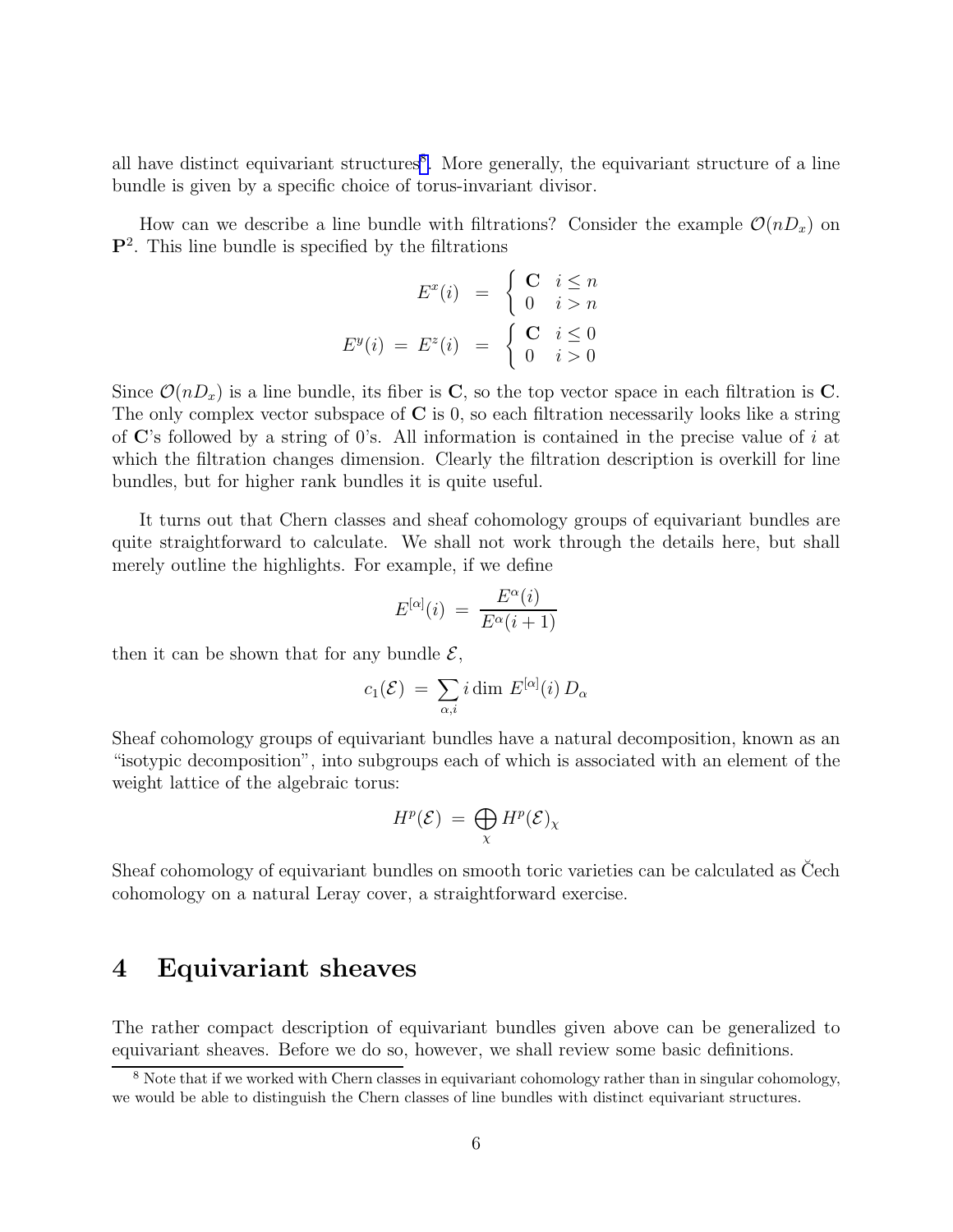A locally free sheaf is precisely the sheaf of sections of some vector bundle. Each stalk of the sheaf is a freely generated module, thus the nomenclature. In this article we shall fail to distinguish "bundle" from "locally free sheaf."

A reflexive sheaf is a sheaf  $\mathcal{E}$  such that  $\mathcal{E} \cong \mathcal{E}^{\vee\vee}$ , where  $\mathcal{E}^{\vee}$  is the dual<sup>9</sup> sheaf:  $\mathcal{E}^{\vee}$  $Hom(\mathcal{E}, \mathcal{O})$ . For example, all bundles are reflexive sheaves. On a smooth variety, reflexive sheaves are locally free up to codimension three. Also, on a smooth variety all reflexive rank 1 sheaves are locally free.

A torsion-free sheaf is a sheaf such that each stalk is a torsion-free module. On a smooth variety, torsion-free sheaves are locally free up to codimension two. Physicists may think (rather loosely) of torsion-free sheaves as being bundles with possible small instanton singularities. In general, reflexive sheaves are special cases of torsion-free sheaves.

Any equivariant torsion-free sheaf looks like a trivial vector bundle over the open torus orbit.

It turns out that an equivariant reflexive sheaf can be specified by associating a filtration<sup>10</sup> to each toric divisor. The difference between an equivariant reflexive sheaf and an equivariant bundle is that for an equivariant reflexive sheaf, the filtrations are not required to satisfy a compatibility condition.

How is this description derived, and how can we describe more general equivariant torsionfree sheaves? To explain these matters, we must make a very short digression into modern algebraic geometry.

Instead of working with topological spaces directly, algebraic geometers work with rings of functions on spaces. More precisely, given any (commutative) ring (with identity), say  $A$ , there is a map (Spec) that associates an affine space to  $A$ :

 $Spec: Rings \rightarrow Affine spaces$ 

(One can then build up a compact space by working on coordinate patches.) For example,

Spec  $\mathbf{C}[x_1,\cdots,x_n]$  =  $\mathbf{C}^n$ Spec  $\mathbf{C}[x_1,\dots,x_n]/(p) = \text{the hypersurface } \{p=0\} \subset \mathbf{C}^n$ Spec  $C = a$  single point

Coherent sheaves over an affine space are described in terms of modules of sections of the sheaf – to each ring A, we associate an A-module M. Put another way, we can either

<sup>&</sup>lt;sup>9</sup>For example, the dual of a line bundle  $\mathcal{O}(D)$  is  $\mathcal{O}(-D)$ . In the physics literature it is traditional to use ∗ rather than ∨ to denote duals; here we follow the notation of algebraic geometers.

<sup>10</sup>A filtration of the fiber of the trivial vector bundle over the open torus orbit.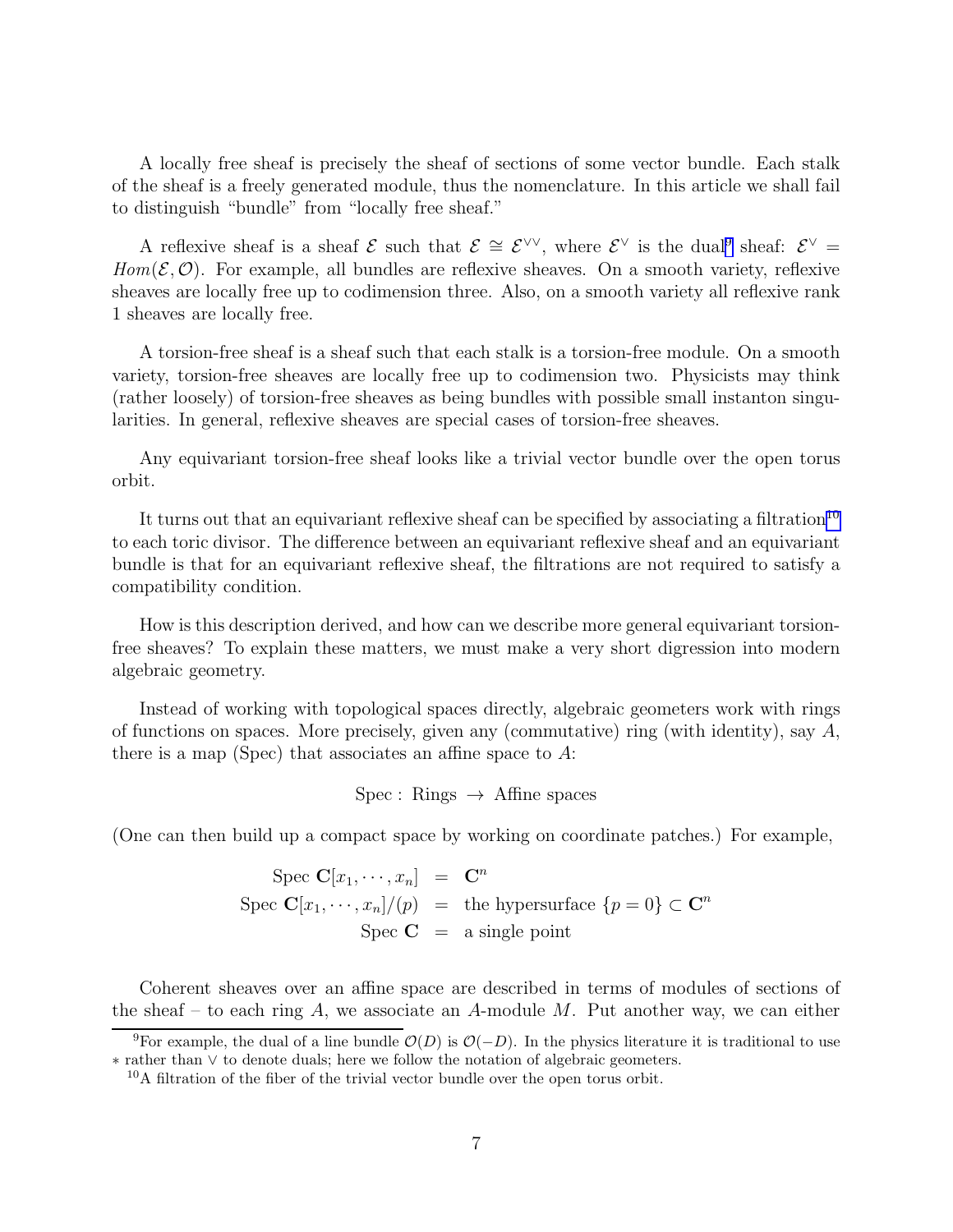speak of pairs (ring A, A-module M) or of pairs (affine space U, sheaf on  $U$ ) = (Spec A,  $M$ ). These two descriptions are equivalent!

For example, consider  $\mathbb{C}^2$  and sheaves on  $\mathbb{C}^2$ . The affine space  $\mathbb{C}^2$  is associated with the polynomial ring  $\mathbf{C}[x, y]$ , i.e.,

$$
Spec \; \mathbf{C}[x,y] \; = \; \mathbf{C}^2
$$

Sheaves on  $\mathbb{C}^2$  are then associated to  $\mathbb{C}[x, y]$ -modules. For example, the trivial rank r veector bundle on  $\mathbb{C}^2$  is associated to the  $\mathbb{C}[x, y]$  module

$$
\bigoplus_r \mathbf{C}[x,y]
$$

Note this module is freely generated – that is why the corresponding sheaf is locally free.

The description of equivariant torsion-free sheaves can be derived by thinking along these lines. First, we shall set up the sheaf. To each maximal cone  $\sigma$  of the fan defining the toric variety, associated a  $\mathbb{C}[\sigma^{\vee}]$ -module, call it  $E^{\sigma}$ . If  $\tau$  is a subcone of  $\sigma$ , then  $E^{\tau}$  is defined to be the restriction of the module  $E^{\sigma}$  to the open subset Spec  $\mathbf{C}[\tau^{\vee}] \hookrightarrow$  Spec  $\mathbf{C}[\sigma^{\vee}]$ . For consistency, if  $\tau$  is a subcone of  $\sigma_1$ ,  $\sigma_2$ , then the restrictions of  $E^{\sigma_1}$ ,  $E^{\sigma_2}$  must agree. (This is how modules over overlapping open sets are glued together.)

So far all we have done is define a sheaf (or, rather, a presheaf) by associating modules of sections to open sets. To recover the description of equivariant reflexive sheaves given earlier, there are two steps. First, one shows that for a reflexive sheaf, the module  $E^{\sigma}$  associated to any cone  $\sigma$  is completely determined by the modules  $E^{\alpha}$  associated to toric divisors  $\alpha$ in  $\sigma$ . (Thus, to specify a reflexive sheaf, it suffices to know the modules associated to the one-dimensional edges of the fan.) Second, one shows that the modules associated to onedimensional edges of the fan are all completely determined by filtrations. Thus, equivariant reflexive sheaves are specified by associating a filtration to each toric divisor.

This result – that equivariant reflexive sheaves are specified by associating a filtration to each toric divisor – is sufficiently important to warrant repetition. The point of interest is that codimension one behavior is enough to nail down reflexive sheaves; we need not go to higher codimension.

Now, we shall go over a few details behind these statements. The modules one sees in studying equivariant sheaves all have what is essentially an isotypic decomposition under the action of the algebraic torus. This means that we can specify a module by associating a vector space to each element of the weight lattice of the algebraic torus. The vector spaces are all subspaces of one fixed vector space – the fiber of the trivial vector bundle over the open torus orbit.

For example, consider  $\mathbf{C}[x, y]$  as a  $\mathbf{C}[x, y]$ -module. Here we associate a vector subspace of C to each element of the weight lattice of  $(C^*)^2$ , as follows: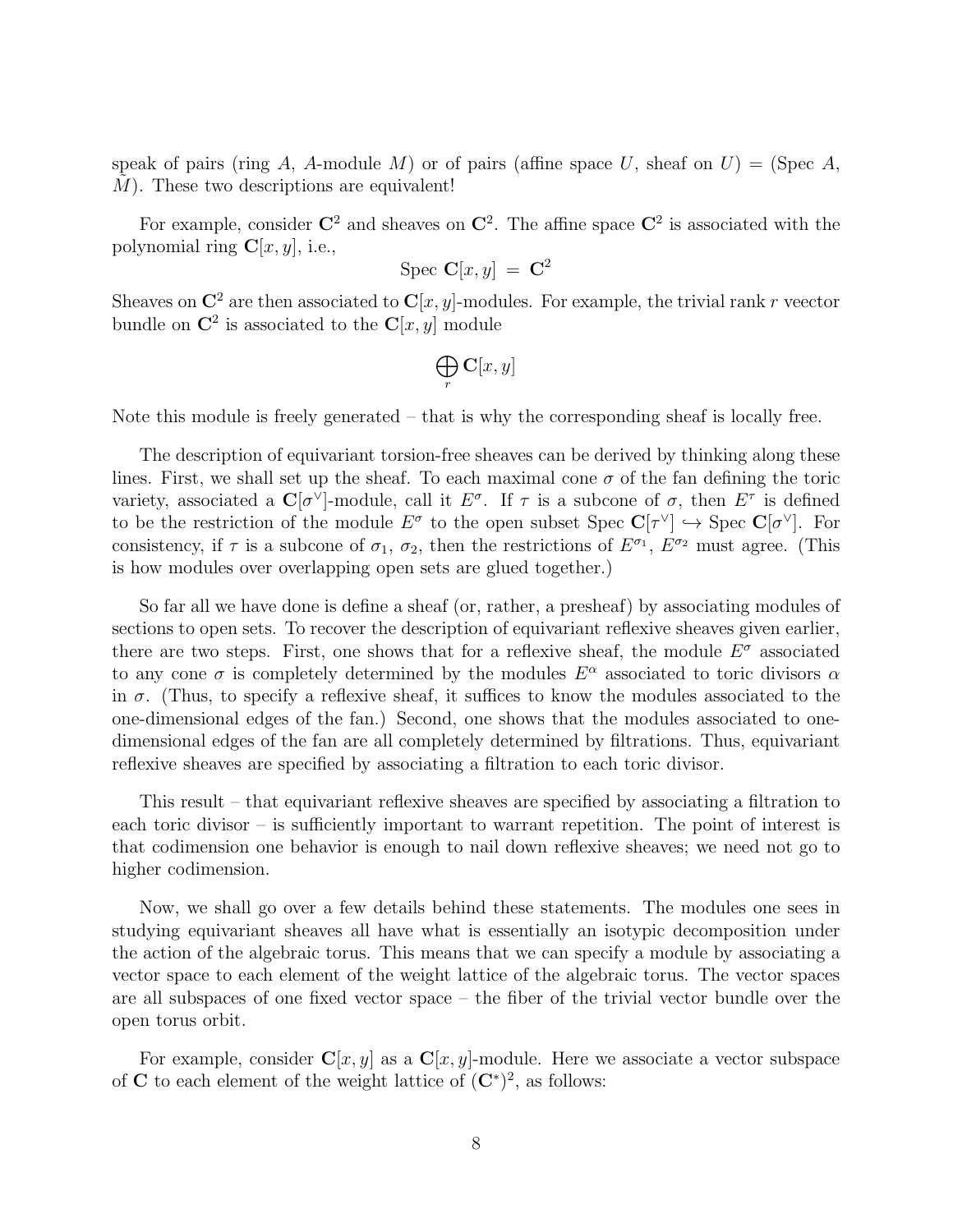|          | $-1$           | $\overline{0}$ | $\overline{1}$ | 2           |  |
|----------|----------------|----------------|----------------|-------------|--|
|          |                |                |                |             |  |
| 2        | $\theta$       |                | $C$ $C$ $C$    |             |  |
| 1        | $\Omega$       | $\mathbf C$    | $C$ $C$        |             |  |
| $\theta$ | $\Omega$       | $\mathbf C$    | $\mathbf C$    | $\mathbf C$ |  |
| $-1$     | $\overline{0}$ | $\Omega$       | $\Omega$       | 0           |  |
|          |                |                |                |             |  |

In general, for any torsion-free  $\mathbf{C}[\sigma^{\vee}]$ -module, multiplying by an element of  $\mathbf{C}[\sigma^{\vee}]$  induces inclusions. In the example above, if we let  $E(i_1, i_2)$  denote the vector space associated with monomial  $x^{i_1}y^{i_2}$ , then we have inclusions

$$
E(i_1, i_2) \leftrightarrow E(i_1 + 1, i_2)
$$
  

$$
\leftrightarrow E(i_1, i_2 + 1)
$$

For a somwhat less trivial example, consider the ideal generated by  $(x, xy)$  in  $\mathbb{C}[x, xy, xy^2]$ . As a  $C[x, xy, xy^2]$ -module, it has an isotypic decomposition

|                | $\mathbf{0}$   | 1              | $\overline{2}$ | 3                  |  |
|----------------|----------------|----------------|----------------|--------------------|--|
|                |                |                |                |                    |  |
| 5              | $\overline{0}$ | 0              | $\overline{0}$ | $\overline{\rm C}$ |  |
| $\overline{4}$ | $\overline{0}$ | $\overline{0}$ | $\overline{0}$ | $\overline{C}$     |  |
| 3              | $\overline{0}$ | $\overline{0}$ | $\overline{C}$ | $\mathbf C$        |  |
| $\overline{2}$ | $\overline{0}$ | $\overline{0}$ | $\overline{C}$ | $\overline{C}$     |  |
| $\mathbf{1}$   | $\overline{0}$ | $\mathbf C$    | $\mathbf C$    | $\mathbf C$        |  |
| $\overline{0}$ | $\overline{0}$ | $\overline{C}$ | $\overline{C}$ | $\overline{C}$     |  |
| $-1$           | $\overline{0}$ | $\overline{0}$ | $\overline{0}$ | $\overline{0}$     |  |
|                |                |                |                |                    |  |
|                |                |                |                |                    |  |

With notation as before, it is easy to check one has inclusions

$$
E(i_1, i_2) \leftrightarrow E(i_1 + 1, i_2)
$$
  
\n
$$
\leftrightarrow E(i_1 + 1, i_2 + 1)
$$
  
\n
$$
\leftrightarrow E(i_1 + 1, i_2 + 2)
$$

As a  $\mathbb{C}[x, xy, xy^2]$ -module, it has two generators (located at x, xy) and one relation.

What is the geometry behind the example above? Spec  $\mathbf{C}[x, xy, xy^2] = \mathbf{C}^2/\mathbf{Z}_2$ , and so it turns out this module defines a reflexive rank 1 sheaf on  $\mathbb{C}^2/\mathbb{Z}_2$ . In particular, as the module is not freely generated, this is an example of a reflexive rank 1 sheaf which is not a line bundle.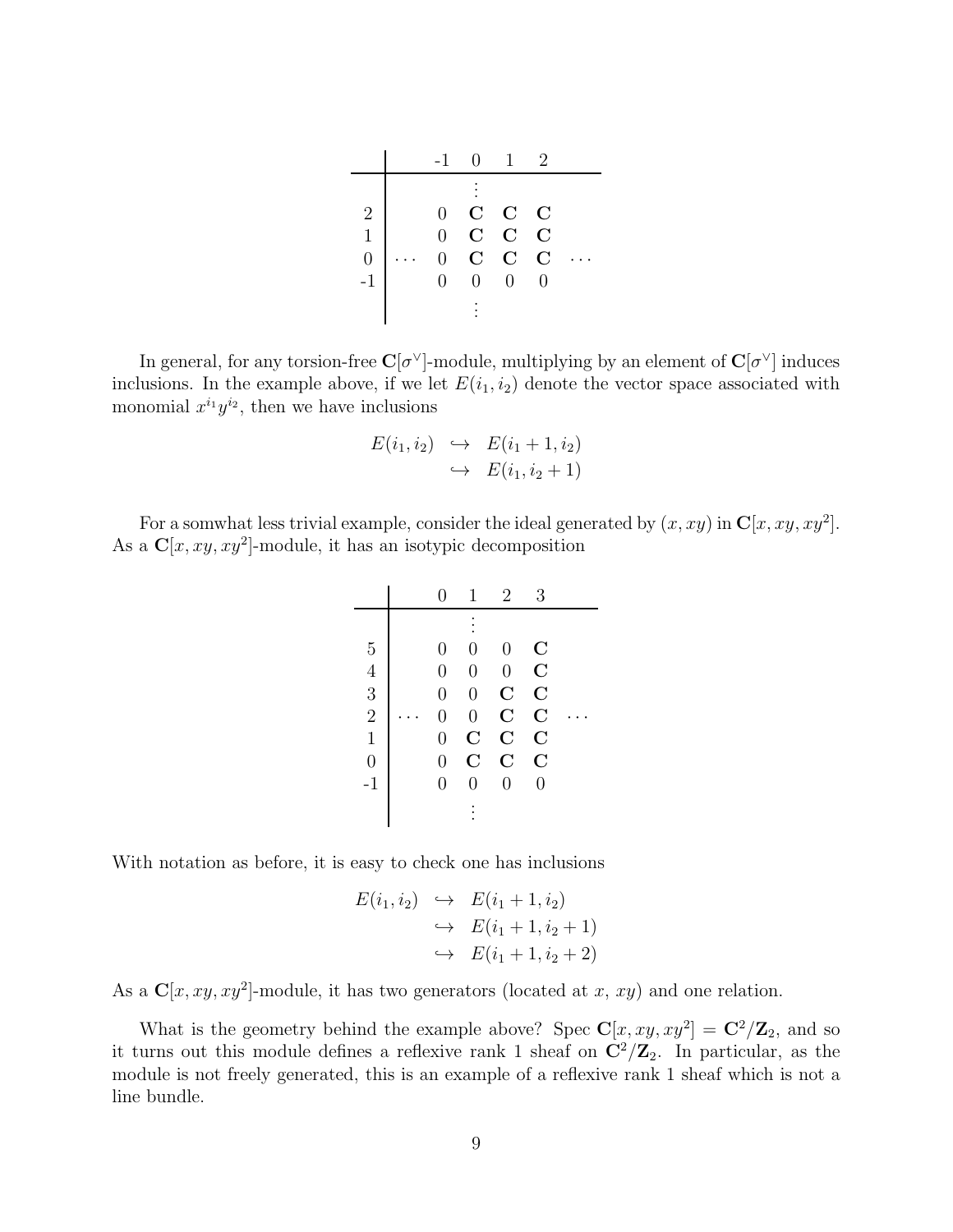So far we have told you about a particularly convenient (isotypic) decomposition of the modules appearing in equivariant sheaves. It turns out that when the module  $E^{\sigma}$  associated to cone  $\sigma$  is reflexive, it can be specified in terms of modules associated to one-dimensional fan edges as

$$
E^{\sigma}(\chi) \ = \ \bigcap_{\alpha \in |\sigma|} E^{\alpha}(\chi)
$$

We shall not derive this relation here<sup>11</sup>, but see instead [\[1](#page-17-0)].

So far we have told you that modules defining reflexive sheaves are completely determined by modules associated to one-dimensional edges of the fan; we still need to demonstrate that modules associated to one-dimensional edges of the fan are completely determined by a filtration.

Why should a module associated to a neighborhood of a toric divisor be equivalent to a filtration? A toric neighborhood of any toric divisor is simply  $\mathbf{C} \times (\mathbf{C}^{\times})^n$ , which is associated to a ring, say  $A$ ,

$$
A = \mathbf{C}[x_1, x_2, x_2^{-1}, x_3, x_3^{-1}, \cdots, x_n, x_n^{-1}]
$$

Consider the inclusions generated in any associated torsion-free module:

$$
E(i_1, \dots, i_n) \hookrightarrow E(i_1, i_2 + 1, \dots, i_n)
$$
  

$$
\hookrightarrow E(i_1, i_2 - 1, \dots, i_n)
$$

Clearly,  $E(i_1, \dots, i_n)$  is independent of  $i_2, \dots, i_n$ . The only nontrivial inclusion is simply

$$
E(i_1,\dots,i_n) \hookrightarrow E(i_1+1,i_2,\dots,i_n)
$$

Thus, this module is equivalent to a filtration.

Let us consider a simple example to help clarify matters. Consider the trivial rank 1 line bundle  $\mathcal{O}$  (known more formally as the structure sheaf) on  $\mathbf{P}^2$ . Let x, y, z be homogeneous coordinates defining  $\mathbf{P}^2$ . A fan defining  $\mathbf{P}^2$  as a toric variety is shown in figure [1](#page-10-0). The structure sheaf of a variety is defined by associating to each neighborhood Spec A, a module that is precisely the ring A.

First, the toric neighborhood of  $D_x = \{x = 0\}$  is Spec  $\mathbb{C}[x, y, y^{-1}]$ , and the associated module describing the structure sheaf is  $\mathbf{C}[x, y, y^{-1}]$ :

$$
M\ =\ \bigcap_p M_p
$$

where the intersection is over all prime ideals of height 1.

<sup>&</sup>lt;sup>11</sup>We should mention, however, that it is formally similar to a standard result on reflexive modules over noetherianintegrally closed domains [[15,](#page-18-0) chapter 7.4], which says that if  $M$  is a reflexive module over such a domain, then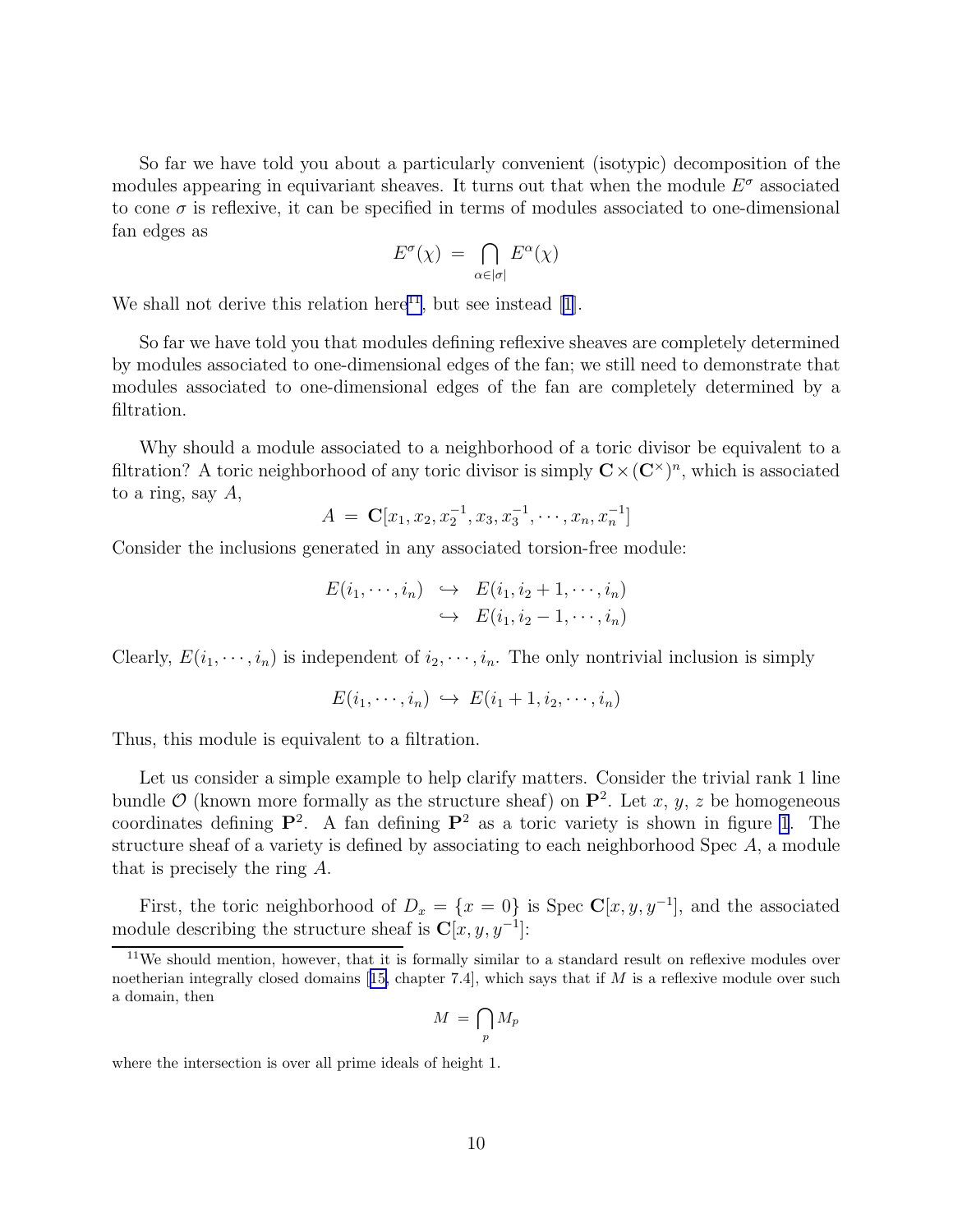<span id="page-10-0"></span>

Figure 1: A fan defining  $\mathbf{P}^2$  as a toric variety

|                                        | $-1$                                         | $\mathbf{\Omega}$                         |                                           |  |
|----------------------------------------|----------------------------------------------|-------------------------------------------|-------------------------------------------|--|
| $\begin{array}{c} 0 \\ -1 \end{array}$ | $\overline{0}$<br>$\Omega$<br>$\overline{0}$ | $\mathbf C$<br>$\mathbf C$<br>$\mathbf C$ | $\mathbf C$<br>$\mathbf C$<br>$\mathbf C$ |  |
|                                        |                                              |                                           |                                           |  |

The toric neighborhood of  $D_y = \{y = 0\}$  is Spec  $\mathbb{C}[x, x^{-1}, y]$ , and the associated module describing the structure sheaf is  $\mathbf{C}[x, x^{-1}, y]$ :

|                                            |             | O)             | $\mathbf{1}$  |  |
|--------------------------------------------|-------------|----------------|---------------|--|
|                                            |             |                |               |  |
|                                            | $\mathbf C$ | $\mathbf C$    | $\mathbf C$   |  |
| $\begin{matrix} 1 \\ 0 \\ -1 \end{matrix}$ | $\tilde{C}$ | $\overline{C}$ | $\mathcal{C}$ |  |
|                                            | $\Omega$    | ⋂              | O             |  |
|                                            |             |                |               |  |

The toric neighborhood of  $D_z = \{z = 0\}$  is Spec  $\mathbb{C}[x^{-1}y, xy^{-1}, x^{-1}y^{-1}]$ , and the associated module describing the structure sheaf is  $C[x^{-1}y, xy^{-1}, x^{-1}y^{-1}]$ :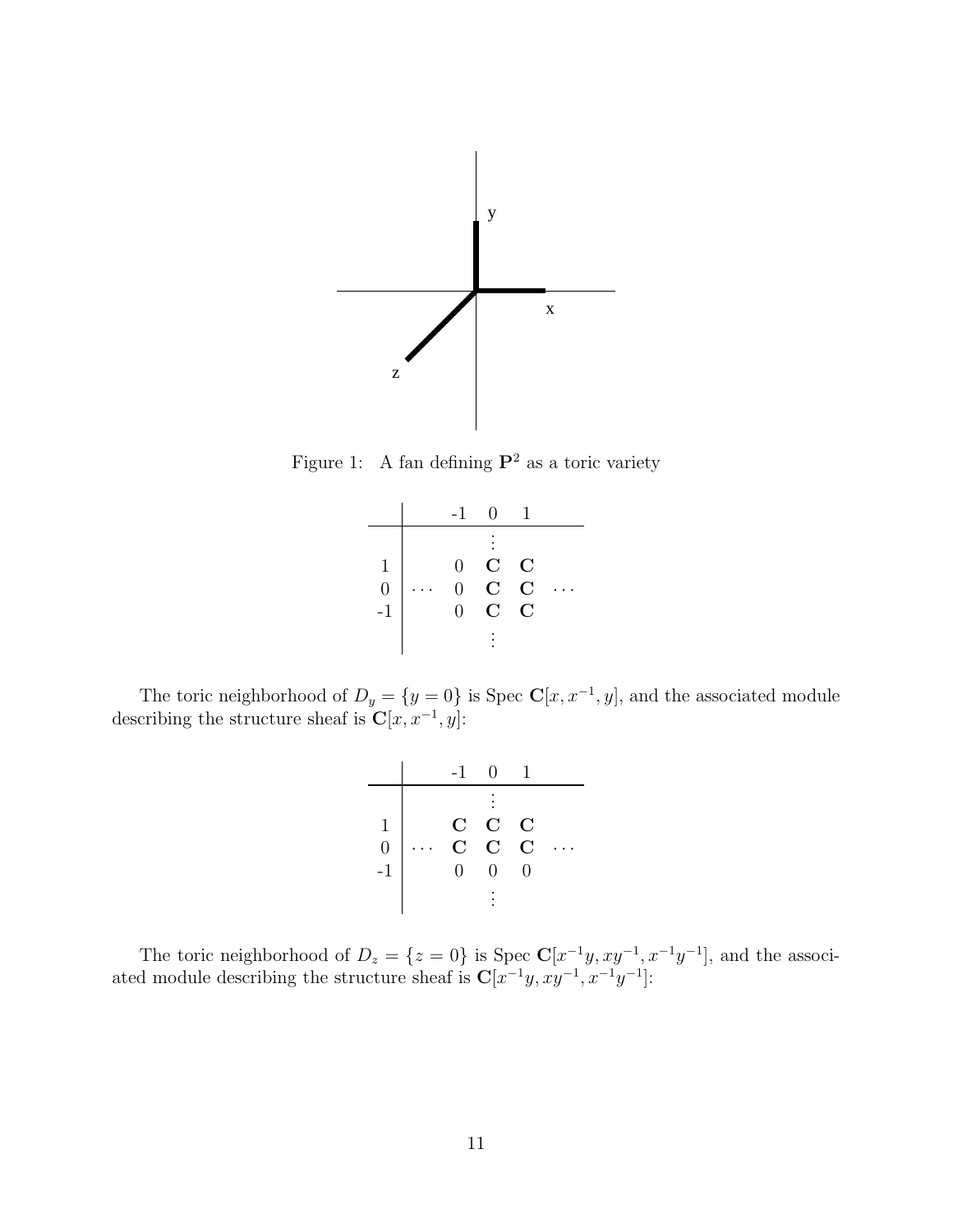|                | -1            | $\mathbf{0}$ |                |  |
|----------------|---------------|--------------|----------------|--|
|                |               |              |                |  |
| 1              | $\mathbf C^-$ | $\Omega$     | 0              |  |
| $\overline{0}$ | $\mathbf{C}$  | $\mathbf C$  | $\theta$       |  |
| $-1$           | $\mathbf C$   | $\mathbf C$  | $\overline{C}$ |  |
|                |               |              |                |  |

<span id="page-11-0"></span>For a reflexive sheaf  $\mathcal E$  (of which the structure sheaf is a trivial example), if we denote the module associated to divisor  $\alpha$  by  $E^{\alpha}$ , then the sections of  $\mathcal E$  are given by

$$
H^0(\mathcal{E})_\chi \,=\, \bigcap_\alpha E^\alpha(\chi)
$$

and in particular in the case at hand it is trivial to compute

$$
H^{0}(\mathbf{P}^{2}, \mathcal{O})_{\chi} = \begin{cases} \mathbf{C} & \chi = 0\\ 0 & \text{otherwise} \end{cases}
$$

so  $h^0(\mathbf{P}^2, \mathcal{O}) = 1$ , as is well known.

To summarize, we have argued that for a reflexive sheaf, the module associated to any cone of the fan is completely determined by modules associated to one-dimensional fan edges, and modules associated to one-dimensional fan edges are equivalent to filtrations. Thus, to specify an equivariant reflexive sheaf, we associate a filtration to each toric divisor.

When do two sets of filtrations define the same equivariant reflexive sheaf? When they differ by an automorphism of the topmost vector space. To construct a moduli space of equivariant reflexive sheaves, we would have to mod out a space of all filtrations by automorphisms of the topmost vector space. In the next section we shall study such constructions in detail.

### 5 Moduli spaces of equivariant sheaves

In this section we will outline how to construct moduli spaces of equivariant reflexive sheaves via GIT quotients.

First, what is a GIT quotient? GIT (Geometric Invariant Theory) quotients are closely related to symplectic quotients, and can be loosely thought of as a holomorphic way to compute a symplectic quotient[[33](#page-19-0), section 8]. Suppose we have a complex algebraic variety  $\mathcal T$  with an action of a reductive algebraic group G and an ample line bundle  $\mathcal L$  on  $\mathcal T$ . (The analogous data for a symplectic quotient would be a symplectic manifold  $\mathcal T$  with the action of a compact Lie group G and a specific choice of symplectic form  $\omega$  on T.) Points on T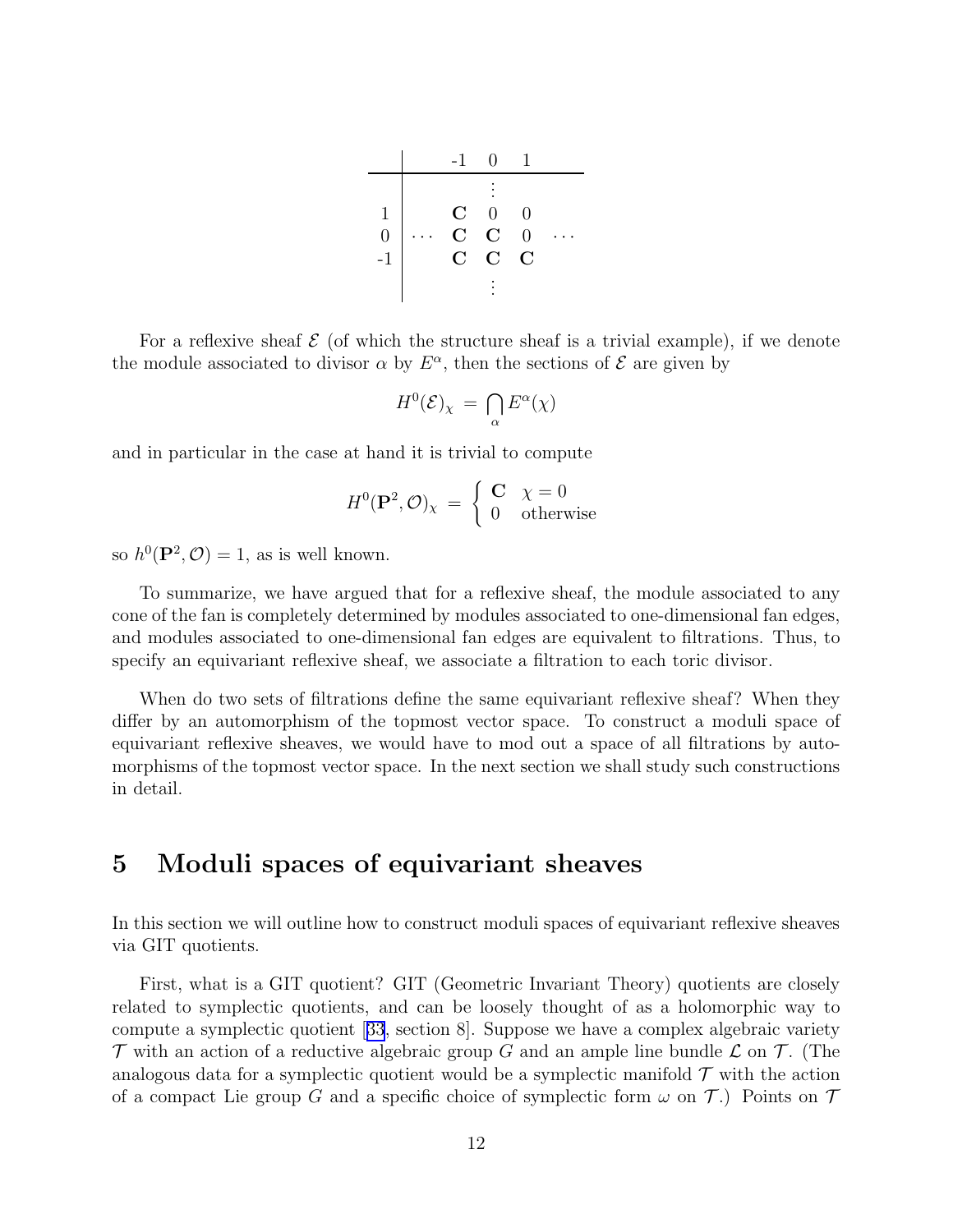are classified as stable, semistable, or unstable, depending upon the action of  $G$  and the behavior of  $\mathcal L$ . (For example, a point is not stable if the dimension of its stabilizer in G is greater than zero.)

Denote a GIT quotient by  $\mathcal{T}/\mathcal{G}$ , then technically

$$
\mathcal{T}//G = \text{Proj } \bigoplus_{n} H^{0}(\mathcal{T}, \mathcal{L}^{n})^{G}
$$

though for the purposes of this article it will suffice to say, loosely,

$$
\mathcal{T}//G = (\mathcal{T} - \mathcal{T}^{us})/G
$$

where  $\mathcal{T}^{us}$  denotes the unstable points of  $\mathcal{T}$ .

For example, projective spaces can be realized as very elementary examples of GIT quotients:

$$
\mathbf{P}^n\,=\,\mathbf{C}^{n+1}//\mathbf{C}^\times\,=\,\left(\mathbf{C}^{n+1}-\{0\}\right)/\mathbf{C}^\times
$$

What is the relevant notion of stability for sheaves on a Kähler variety? The relevant notion is called "Mumford-Takemoto stability." (This necessary but not sufficient condition for a consistent heterotic compactification arises, for example, as a D-term constraint in compactifications to  $N = 1$  in  $3 + 1$  dimensions.) For a torsion-free sheaf  $\mathcal E$  of rank r, define the slope of  $\mathcal E$  to be

$$
\mu(\mathcal{E}) = \frac{c_1(\mathcal{E}) \cup \omega^{n-1}}{r}
$$

where  $\omega$  is the Kähler form and n is the dimension of the underlying variety. With this definition, we say  $\mathcal E$  is Mumford-Takemoto (semi)stable if for all proper coherent subsheaves  $\mathcal{F} \subset \mathcal{E}$  such that  $0 < \text{rank } \mathcal{F} < \text{rank } \mathcal{E}$  and  $\mathcal{E}/\mathcal{F}$  is torsion-free,

$$
\mu(\mathcal{F})\left(\leq\right)<\;\mu(\mathcal{E})
$$

For equivariant reflexive sheaves, the notion of Mumford-Takemoto stability simplifies. First, in general for a reflexive sheaf on any variety it suffices to check only reflexive subsheaves to determine Mumford-Takemoto stability. Second, for any equivariant sheaf it suffices to check only equivariant subsheaves to determine Mumford-Takemoto stability. Thus, for equivariant reflexive sheaves, we need only test equivariant reflexive subsheaves.

Before we can finally construct moduli spaces, we need a little more information. Instead of specifying filtrations, we can specify parabolic<sup>12</sup> subgroup of  $G = GL(n, \mathbb{C})$ , as

$$
P^{\alpha} = \{ g \in GL(n, \mathbf{C}) \, | \, gE^{\alpha}(i) = E^{\alpha}(i) \, \forall i \}
$$

<sup>&</sup>lt;sup>12</sup>A parabolic subgroup of  $GL(n, \mathbb{C})$  is conjugate to a subgroup consisting of upper-block-triangular matrices.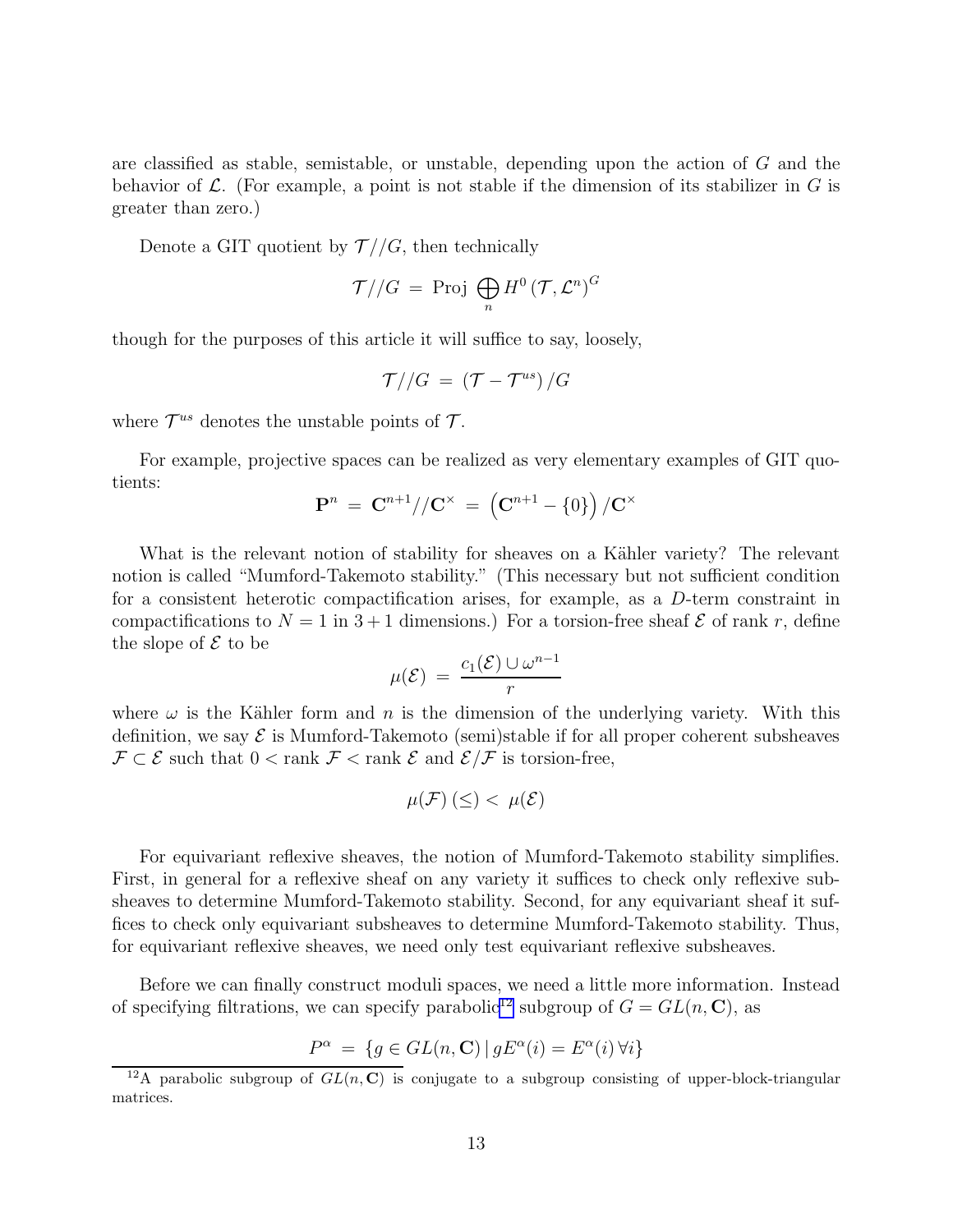Specifying a parabolic subgroup  $P^{\alpha}$  does not uniquely identify a filtration  $\{E^{\alpha}(i)\}$  – it does not say at which values of i the filtration changes dimension. That additional information is given by specifying an ample line bundle on  $G/P^{\alpha}$ . Denote this ample line bundle by  $\mathcal{L}_{\alpha}$ .

In terms of parabolics, the constraint for a reflexive sheaf on a smooth toric variety to be a bundle is that for all cones  $\sigma$ ,

$$
\bigcap_{\alpha \in |\sigma|} P^{\alpha} \text{ contains a maximal torus of } G \tag{1}
$$

Any pair of filtrations automatically satisfies this constraint, so on a smooth toric two-fold, all equivariant reflexive sheaves are bundles. (More generally, on a smooth two-dimensional variety, all reflexive sheaves are bundles – we have merely noted how this standard result can be rederived in the equivariant context.)

There is also a description of equivariant principal G-bundles on smooth varieties. We will not go into much detail, but the description simply associates a parabolic  $P^{\alpha} \subset G$  and ample line bundle  $\mathcal{L}_{\alpha}$  on  $G/P^{\alpha}$  to each toric divisor  $\alpha$ , satisfying constraint (1).

Now we are almost ready to form moduli spaces. What does the space  $\mathcal T$  of equivariant reflexive sheaves look like before performing a GIT quotient? Recall to each toric divisor we associated a filtration or equivalently a parabolic  $P^{\alpha}$ . The space of filtrations of the same form is simply  $G/P^{\alpha}$ . Thus, before quotienting, the space of reflexive sheaves is

$$
\prod_{\alpha}G/P^{\alpha}
$$

Well, almost. For nongeneric flags the Chern classes can change, so truthfully

$$
\mathcal{T} \, \subset \, \prod_{\alpha} G/P^{\alpha}
$$

as we want the Chern classes constant on a component of a moduli space.

Finally we can define the relevant GIT quotient. Recall that two sets of filtrations define the same reflexive sheaf if they differ by an automorphism of the top vector space, meaning, if they differ by an element of  $G = GL(n, \mathbb{C})$ , therefore the moduli space we want is simply  $\mathcal{T}/\mathcal{G}$ , with  $\mathcal T$  constructed as above. To make sense out of this we must make a specific choice of ample line bundle on T. Let  $\pi_{\alpha} : \prod_{\beta} G/P^{\beta} \to G/P^{\alpha}$  be the canonical projection, and let  $n_{\alpha} = D_{\alpha} \cup \omega^{n-1}$  be an integer (for a dense subset of the Kähler cone, the  $D_{\alpha} \cup \omega^{n-1}$ will all be proportional to an integer), then the ample line bundle on  $\mathcal T$  is simply

$$
\otimes_\alpha \pi_\alpha^* \mathcal{L}_\alpha^{n_\alpha}
$$

In defining this GIT quotient we have implicitly defined some notion of stability of reflexive sheaves; how does that notion compare to Mumford-Takemoto stability, the notion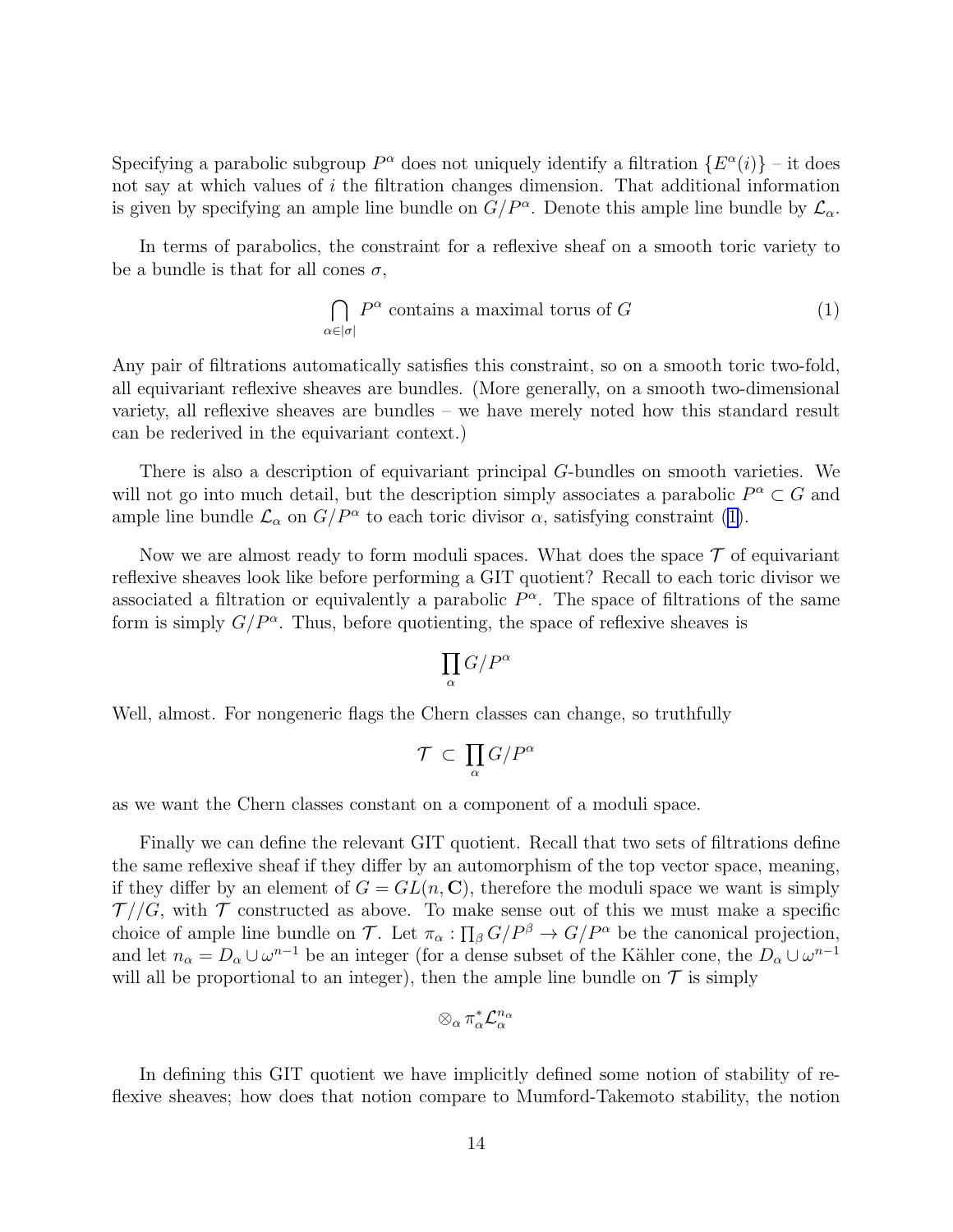<span id="page-14-0"></span>of stability relevant for physics? It turns out (see[[1\]](#page-17-0) for details) that the notion of stability implicit above precisely coincides with Mumford-Takemoto stability.

In general, GIT quotients of products of flag manifolds are a standard exercise in the mathematics literature, so in principle a great deal of information can be extracted from this description.

For example, we can make general remarks concerning singularities present in such moduli spaces. Singularities roughly fall into two classes.

First, there are singularities present for nongeneric Kähler forms. As the Kähler form is varied, sometimes semistable sheaves become unstable, or unstable sheaves become semistable. When this happens, the topology of the moduli space changes, and at the transition point there is a singularity. In extreme cases, such as rank two sheaves on surfaces, the Kähler cone splits into subcones, and one has a topologically distinct moduli space of sheaves associated to each subcone. Typically (but not always) these moduli spaces are birational to one another. For a review of this phenomenon and references in the mathematics literature, see[[1\]](#page-17-0). In general, this sort of behavior of GIT quotients under change of ample line bundle is ubiquitous; see [\[16](#page-18-0), [17\]](#page-18-0) for recent expositions. We shall speak at greater length on this phenomenon in section 6.2.

Secondly, in moduli spaces of principal G-bundles (for G other than  $GL(n, \mathbb{C})$ ), there are orbifold singularities, present for generic Kähler forms.

## 6 More general moduli spaces

#### 6.1 More uses of equivariant sheaves

So far we have only spoken about equivariant sheaves on toric varieties, though in principle information can be gained about more general sheaves on toric varieties.

In the mathematics literature, given an action of a group  $G$  on some space, all one needs to know to essentially reconstruct the space is the fixed points of G and its action on the normal bundle to the fixed points. In the present context, given knowledge of equivariant sheaves and the algebraic torus action on a normal bundle to equivariant sheaves, one can – in principle – reconstruct the rest of the moduli space.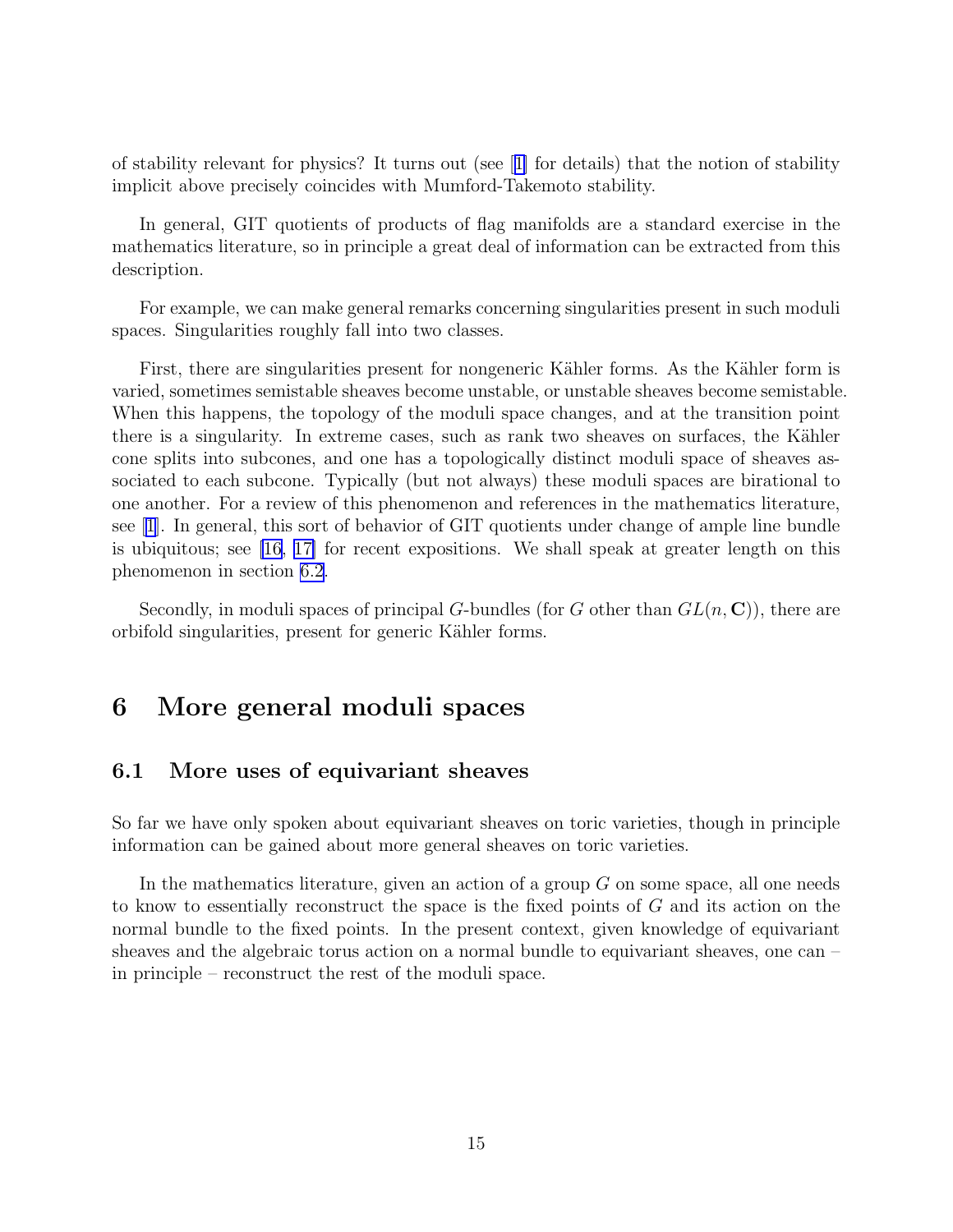#### <span id="page-15-0"></span>6.2 Kähler cone substructure

As mentioned previously in section [5](#page-11-0), a necessary but not sufficient condition for a consistent heterotic compactification is that the sheaf  $\mathcal E$  be Mumford-Takemoto semistable, as defined earlier. To review, this constraint is satisfied when for all reasonably well-behaved subsheaves  $\mathcal{F} \subset \mathcal{E},$ 

$$
\frac{c_1(\mathcal{F}) \cup \omega^{n-1}}{\operatorname{rank} \mathcal{F}} \le \frac{c_1(\mathcal{E}) \cup \omega^{n-1}}{\operatorname{rank} \mathcal{E}}
$$

where  $\omega$  is the Kähler form and n is the dimension of the variety.

The relevant point concerning Mumford-Takemoto stability is that it explicitly depends upon the choice of Kähler form. In particular, as we move around in the Kähler cone, sheaves that are semistable with respect to some Kähler forms may become unstable with respect to others, and vice-versa.

This is an important fact which has so far been completely overlooked in the physics literature. At minimum, one can expect that at certain nongeneric points in the Kähler cone, a moduli space of sheaves will become singular. More extreme behavior is also possible.

In particular the case of rank 2 sheaves on complex surfaces has been thoroughly studied in the mathematics literature[[18, 19, 20](#page-18-0), [21](#page-18-0), [22, 23, 24, 25](#page-18-0)], and is closely related to analogous phenomena occuring for continuous (rather than holomorphic) bundles [\[26, 27\]](#page-19-0). For the special case of rank 2 sheaves on complex surfaces, the Kähler cone actually splits into subcones (or "chambers"), with a topologically distinct moduli space associated to each chamber. (The precise decomposition depends upon the Chern classes of the sheaves appearing on the moduli space.) Typically (but not always) the moduli spaces associated to distinct chambers are birational to one another.

This fact was mentioned previously in section [5](#page-11-0), in the context of equivariant sheaves, where this phenomenon can be seen explicitly. However this phenomenon occurs not only for equivariant sheaves but for general sheaves, and is sufficiently important to warrant repeating.

# 7 (0,2) mirror symmetry

There potentially exists a generalization of ordinary mirror symmetry, known as (0,2) mirror symmetry.

First, recall the definition of ordinary (so-called (2,2) ) mirror symmetry. It says that there exist pairs of Calabi-Yaus, call them  $X, Y$ , both described by the same conformal field theory – a string cannot tell which of the two it is propagating on.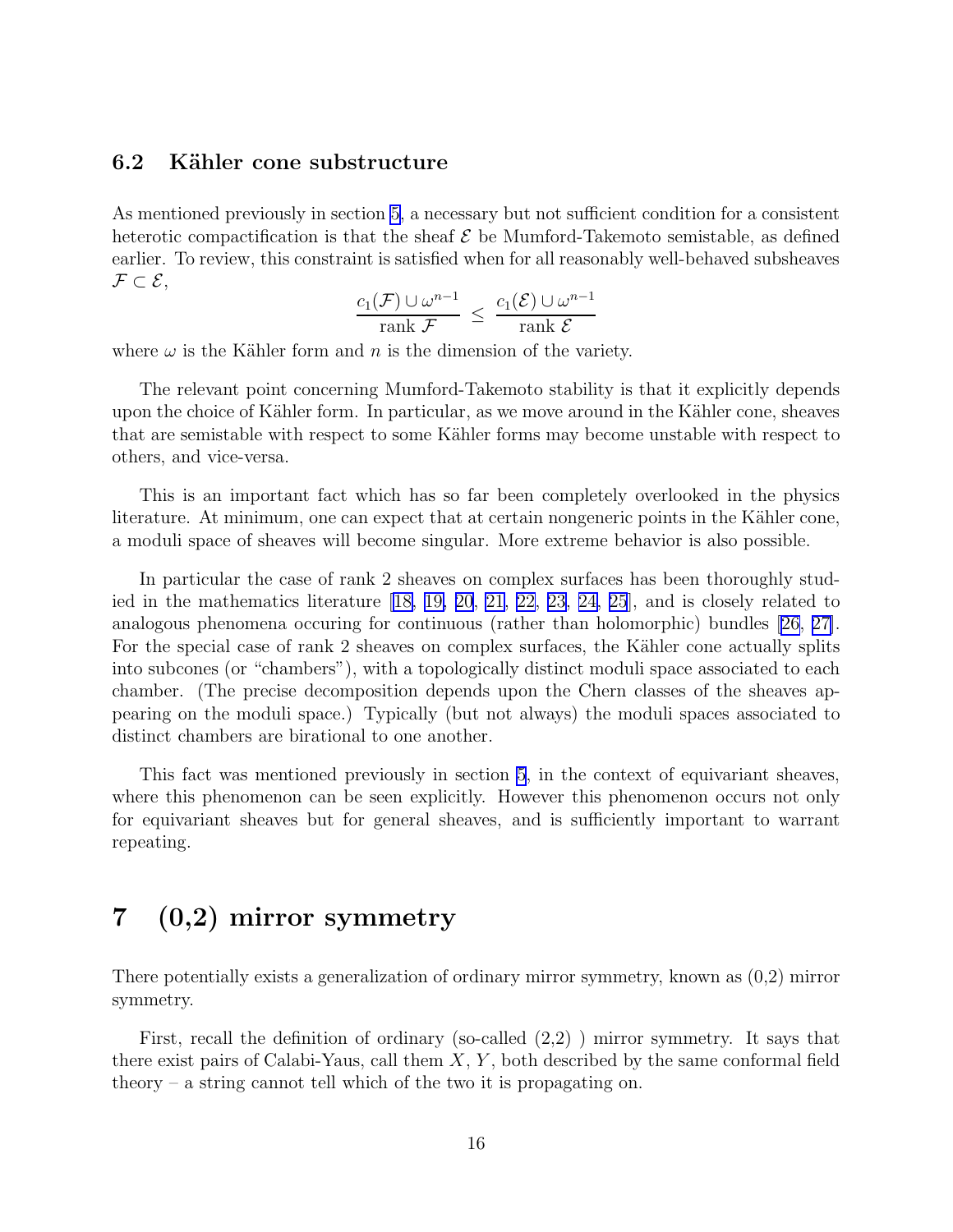By contrast, (0,2) mirror symmetry exchanges<sup>13</sup> pairs  $(X, \mathcal{E})$ ,  $(Y, \mathcal{F})$  where X, Y are Calabi-Yaus and  $\mathcal{E}, \mathcal{F}$  are torsion-free sheaves on X, Y, respectively. (0,2) mirror symmetry then reduces to ordinary mirror symmetry in the special case that  $\mathcal{E} = TX$  and  $\mathcal{F} = TY$ .

Ordinary mirror symmetry exchanges complex and Kähler moduli. By contrast,  $(0,2)$ mirror symmetry is believed to exchange complex, Kähler, and sheaf moduli as a unit: sheaf moduli may be mirror not only to other sheaf moduli but perhaps also to complex or Kähler moduli, for example.

In addition, (0,2) mirror symmetry presumably acts on charged matter as well as neutral moduli. Recall ordinary mirror symmetry exchanges Hodge numbers; for example, for threefolds,

$$
h^{1,1}(X) = h^{2,1}(Y)
$$
  

$$
H^{2,1}(X) = h^{1,1}(Y)
$$

Analogously, at least in simple cases (0,2) mirror symmetry is believed to exchange global Ext groups

$$
\mathrm{Ext}^1_X(\mathcal{O}, \mathcal{E}) \cong \mathrm{Ext}^1_Y(\mathcal{F}, \mathcal{O})
$$
  

$$
\mathrm{Ext}^1_X(\mathcal{E}, \mathcal{O}) \cong \mathrm{Ext}^1_Y(\mathcal{O}, \mathcal{F})
$$

In particular, in heterotic compactifications massless modes are counted by Ext groups[[13,](#page-18-0) 14, so if  $\mathcal E$  and  $\mathcal F$  are both rank 3, each embedded in an  $E_8$ , then the congruence above simply says that 27's and  $\overline{27}$ 's of  $E_6$  are exchanged. Note that in the special case that  $\mathcal{E} = TX$  we have

$$
\operatorname{Ext}^1_X(\mathcal{O}, \mathcal{E}) \cong H^{2,1}(X)
$$
  

$$
\operatorname{Ext}^1_Y(\mathcal{E}, \mathcal{O}) \cong H^{1,1}(X)
$$

and so we recover the analogous expressions for ordinary mirror symmetry.

Ordinary mirror symmetry is not deeply understood, but a lot of empirical facts about it are known. By contrast, very little is known about (0,2) mirror symmetry [\[30](#page-19-0), [31, 32\]](#page-19-0). Existing work on the subject has attempted to construct (0,2) mirrors by orbifolds. Using such ideas, one can argue (somewhat weakly) that mirrors to (restrictions to Calabi-Yaus of) equivariant sheaves are other equivariant sheaves [\[1](#page-17-0)]. An attempt to get insight into how the monomial-divisor mirror map might be generalized has appeared in[[34](#page-19-0)].

<sup>&</sup>lt;sup>13</sup>In fact, more complicated examples than this are quite possible, but for the purposes of this article we shall not go into such details.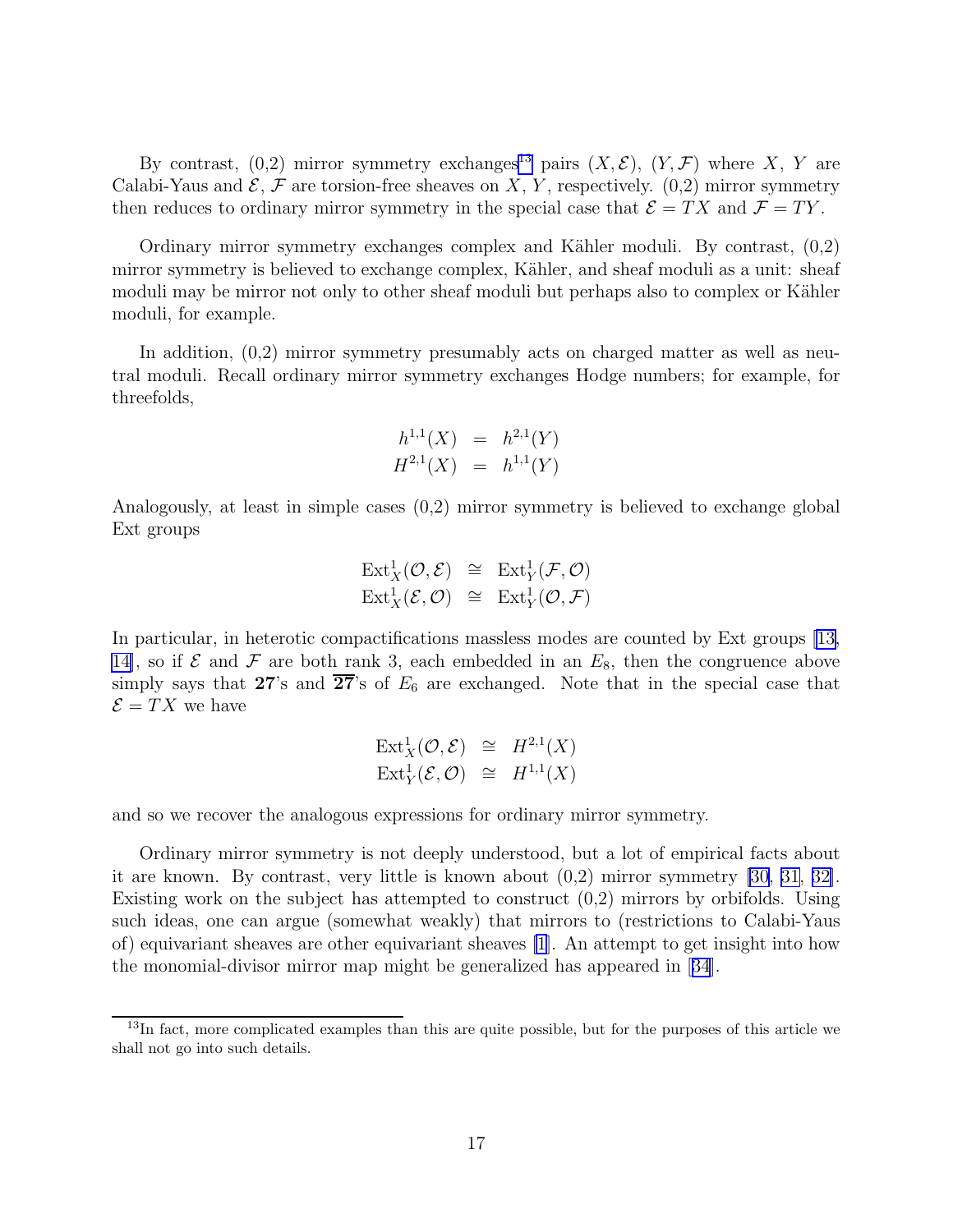# <span id="page-17-0"></span>8 Conclusions

In this paper we have reviewed a new description of sheaves on Calabi-Yaus, explained in detail recently in [1] which builds upon work largely done by A. A. Klyachko. We have also commented on how this work is related to understanding moduli spaces of more general sheaves, and on a potential generalization of mirror symmetry.

One of the biggest outstanding problems in string compactifications is understanding quantum effects in heterotic compactifications; hopefully our work will be of use in studying this issue.

# 9 Acknowledgements

We would like to thank R. Friedman, T. Gomez, S. Kachru, J. Morgan, E. Silverstein, K. Uhlenbeck, and E. Witten for useful discussions. We would also like to thank A. A. Klyachko for supplying us with the preprints [4, 5].

# References

- [1] A. Knutson and E. Sharpe, "Sheaves on Toric Varieties for Physics," [hep-th/9711036](http://arxiv.org/abs/hep-th/9711036).
- [2] A. A. Klyachko, "Toric Bundles and Problems of Linear Algebra," Funct. Anal. Appl. 23 (1989) 135.
- [3] A. A. Klyachko, "Equivariant Bundles on Toral Varieties," Math. USSR Izvestiya 35 (1990) 337.
- [4] A. A. Klyachko, "Stable Bundles, Representation Theory and Hermitian Operators," preprint.
- [5] A. A. Klyachko, "Vector Bundles and Torsion Free Sheaves on the Projective Plane," preprint.
- [6] T. Kaneyama, "On Equivariant Vector Bundles on an Almost Homogeneous Variety," Nagoya Math. J. 57 (1975) 65.
- [7] T. Kaneyama, "Torus-Equivariant Vector Bundles on Projective Spaces," Nagoya Math. J. 111 (1988) 25.
- [8] W. Fulton, Introduction to Toric Varieties, Princeton University Press, 1993.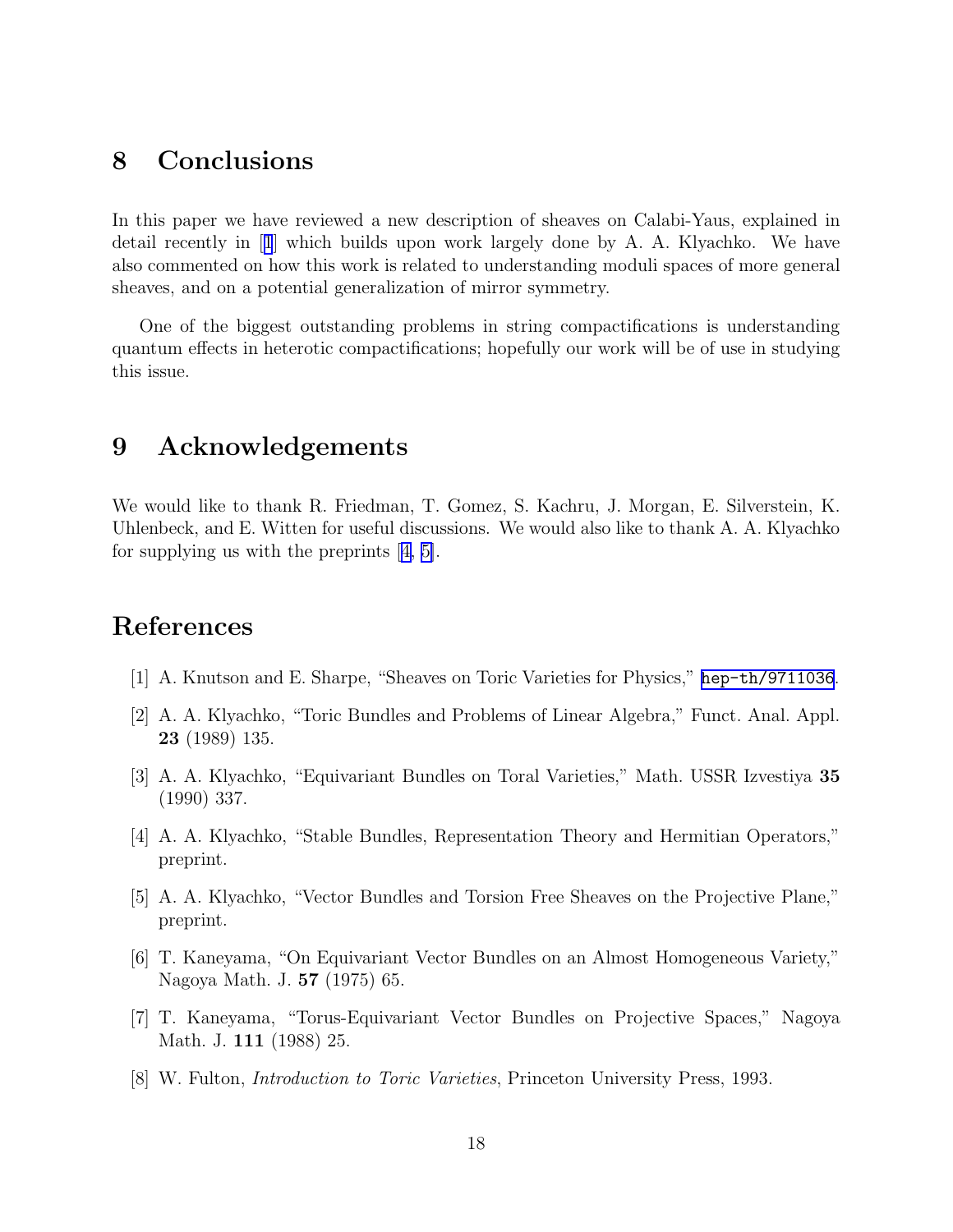- <span id="page-18-0"></span>[9] T. Oda, Convex Bodies and Algebraic Geometry, Springer-Verlag, 1985.
- [10] G. Kempf, F. Knudsen, D. Mumford, and B. Saint-Donat, Toroidal Embeddings I , Lecture Notes in Mathematics 339, Springer-Verlag, 1973.
- [11] V. I. Danilov, "The Geometry of Toric Varieties," Russian Math Surveys 33:2 (1978) 97.
- [12] D. A. Cox, "The Homogeneous Coordinate Ring of a Toric Variety," J. Algebraic Geom. 4 (1995) 17, [alg-geom/9210008](http://arxiv.org/abs/alg-geom/9210008).
- [13] E. Sharpe, "Notes on Heterotic Compactifications," PUPT-1729, [hep-th/9710031](http://arxiv.org/abs/hep-th/9710031).
- [14] R. Blumenhagen, "(0,2) Target Space Duality, CICYs and Reflexive Sheaves," [hep-th/9710021](http://arxiv.org/abs/hep-th/9710021).
- [15] N. Bourbaki, Commutative Algebra, Springer-Verlag, Berlin, 1989.
- [16] I. Dolgachev and Y. Hu, "Variation of Geometric Invariant Theory Quotients," [alg-geom/9402008](http://arxiv.org/abs/alg-geom/9402008).
- [17] M. Thaddeus, "Geometric Invariant Theory and Flips," J. Amer. Math. Soc. 9 (1996) 691.
- [18] Z. Qin, "Chamber Structures of Algebraic Surfaces with Kodaira Dimension Zero and Moduli Spaces of Stable Rank Two Bundles," Math. Z. 207 (1991) 121.
- [19] Z. Qin, "Birational Properties of Moduli Spaces of Stable Locally Free Rank-2 Sheaves on Algebraic Surfaces," Manuscripta Math. 72 (1991) 163.
- [20] Z. Qin, "Equivalence Classes of Polarizations and Moduli Spaces of Sheaves," J. Diff. Geom. 37 (1993) 397.
- [21] Z. Qin, "Moduli of Stable Sheaves on Ruled Surfaces and their Picard Groups," J. reine angew. Math. 433 (1992) 201.
- [22] R. Friedman and Z. Qin, "On Complex Surfaces Diffeomorphic to Rational Surfaces," Invent. Math. 120 (1995) 81.
- [23] K. Matsuki and R. Wentworth, "Mumford-Thaddeus Principle on the Moduli Space of Vector Bundles on an Algebraic Surface," Int. J. Math. 8 (1997) 97.
- [24] Y. Hu and W. Li, "Variation of the Gieseker and Uhlenbeck Compactifications," Int. J. Math. 6 (1995) 397.
- [25] L. Göttsche, "Change of Polarization and Hodge Numbers of Moduli Spaces of Torsion Free Sheaves on Surfaces," Math. Z. 223 (1996) 247.